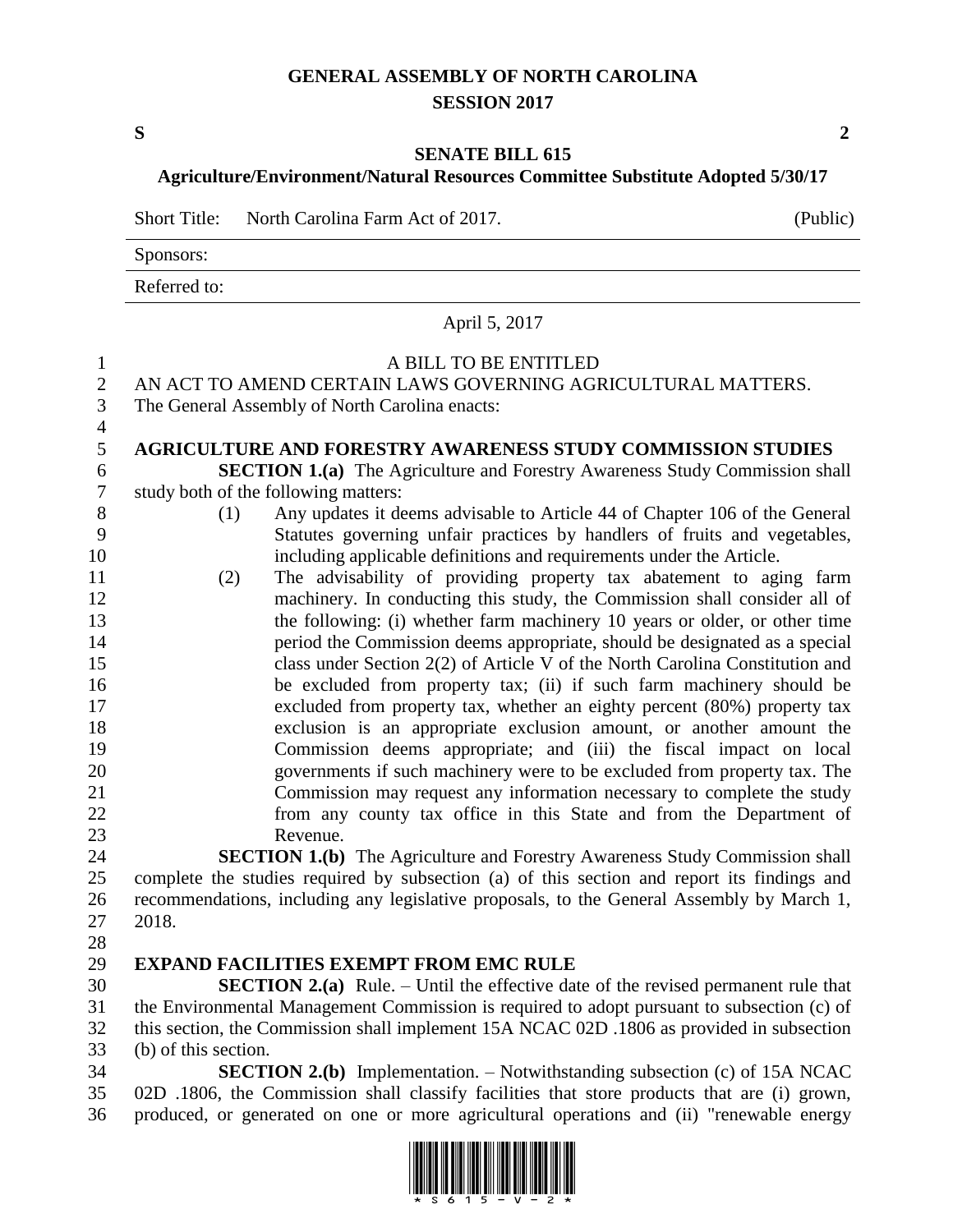| <b>General Assembly Of North Carolina</b>                                                                                         | <b>Session 2017</b> |
|-----------------------------------------------------------------------------------------------------------------------------------|---------------------|
| resources" as defined in G.S. $62-133.8(a)(8)$ , as agricultural operations that are exempt from the<br>requirements of the Rule. |                     |
| <b>SECTION 2.(c)</b> Additional Rule-Making Authority. – The Commission shall adopt                                               |                     |
| rules to amend 15A NCAC 02D .1806 consistent with subsection (b) of this section.                                                 |                     |
| <b>SECTION 2.(d)</b> Effective Date. – Subsection (b) of this section expires on the date                                         |                     |
| that rules adopted pursuant to subsection (c) of this section become effective. The remainder of                                  |                     |
| this section is effective when it becomes law.                                                                                    |                     |
| PRESENT USE VALUE CHANGE                                                                                                          |                     |
| <b>SECTION 3.(a)</b> G.S. 105-277.3 reads as rewritten:                                                                           |                     |
| "§ 105-277.3. Agricultural, horticultural, and forestland – Classifications.                                                      |                     |
| Classes Defined. – The following classes of property are designated special classes<br>(a)                                        |                     |
| of property under authority of Section 2(2) of Article V of the North Carolina Constitution and                                   |                     |
| must be appraised, assessed, and taxed as provided in G.S. 105-277.2 through G.S. 105-277.7.                                      |                     |
| Agricultural land. – Individually owned agricultural land consisting of one<br>(1)                                                |                     |
| or more tracts, one of which satisfies the requirements of this subdivision.                                                      |                     |
| For agricultural land used as a farm for aquatic species, as defined in                                                           |                     |
| G.S. 106-758, the tract must meet the income requirement for agricultural                                                         |                     |
| land and must consist of at least five acres in actual production or produce at                                                   |                     |
| least 20,000 pounds of aquatic species for commercial sale annually,                                                              |                     |
| regardless of acreage. For all other agricultural land, the tract must meet the                                                   |                     |
| income requirement for agricultural land and must consist of at least 10 acres                                                    |                     |
| that are in actual production. Land in actual production includes land under                                                      |                     |
| improvements used in the commercial production or growing of crops,                                                               |                     |
| plants, or animals.                                                                                                               |                     |
| To meet the income requirement, agricultural land must, for the three                                                             |                     |
| years preceding January 1 of the year for which the benefit of this section is                                                    |                     |
| claimed, have produced an average gross income of at least one thousand                                                           |                     |
| dollars $(\$1,000)$ . Gross income includes income from the sale of the                                                           |                     |
| agricultural products produced from the land, grazing fees for livestock, any                                                     |                     |
| payments received under a governmental soil conservation or land                                                                  |                     |
| retirement program, and the amount paid to the taxpayer during the taxable                                                        |                     |
| year pursuant to P.L. 108-357, Title VI, Fair and Equitable Tobacco Reform                                                        |                     |
| Act of 2004.                                                                                                                      |                     |
| 11                                                                                                                                |                     |
| <b>SECTION 3.(b)</b> This section is effective for taxes imposed for taxable years                                                |                     |
| beginning on or after July 1, 2017.                                                                                               |                     |
|                                                                                                                                   |                     |
| <b>ABANDONED LIVESTOCK AMENDMENTS</b><br><b>SECTION 4.</b> G.S. 68-17 reads as rewritten:                                         |                     |
| Impounding livestock at large; right to recover costs and damages.damages;<br>$\frac{1}{2}$ 68-17.                                |                     |
| abandoned livestock.                                                                                                              |                     |
| Any person may take up any livestock running at large or straying and impound the<br><u>(a)</u>                                   |                     |
|                                                                                                                                   |                     |

 same; and such impounder may recover from the owner the reasonable costs of impounding and maintaining the livestock as well as damages to the impounder caused by such livestock, and may retain the livestock, with the right to use with proper care until such recovery is had. Reasonable costs of impounding shall include any fees paid pursuant to G.S. 68-18.1 in order to locate the owner.

 (b) Livestock is deemed to be abandoned when (i) it is placed in the custody of any other person for treatment, boarding, or care; (ii) the owner of the livestock does not retake custody of the animal within two months after the last day the owner paid a fee to the custodian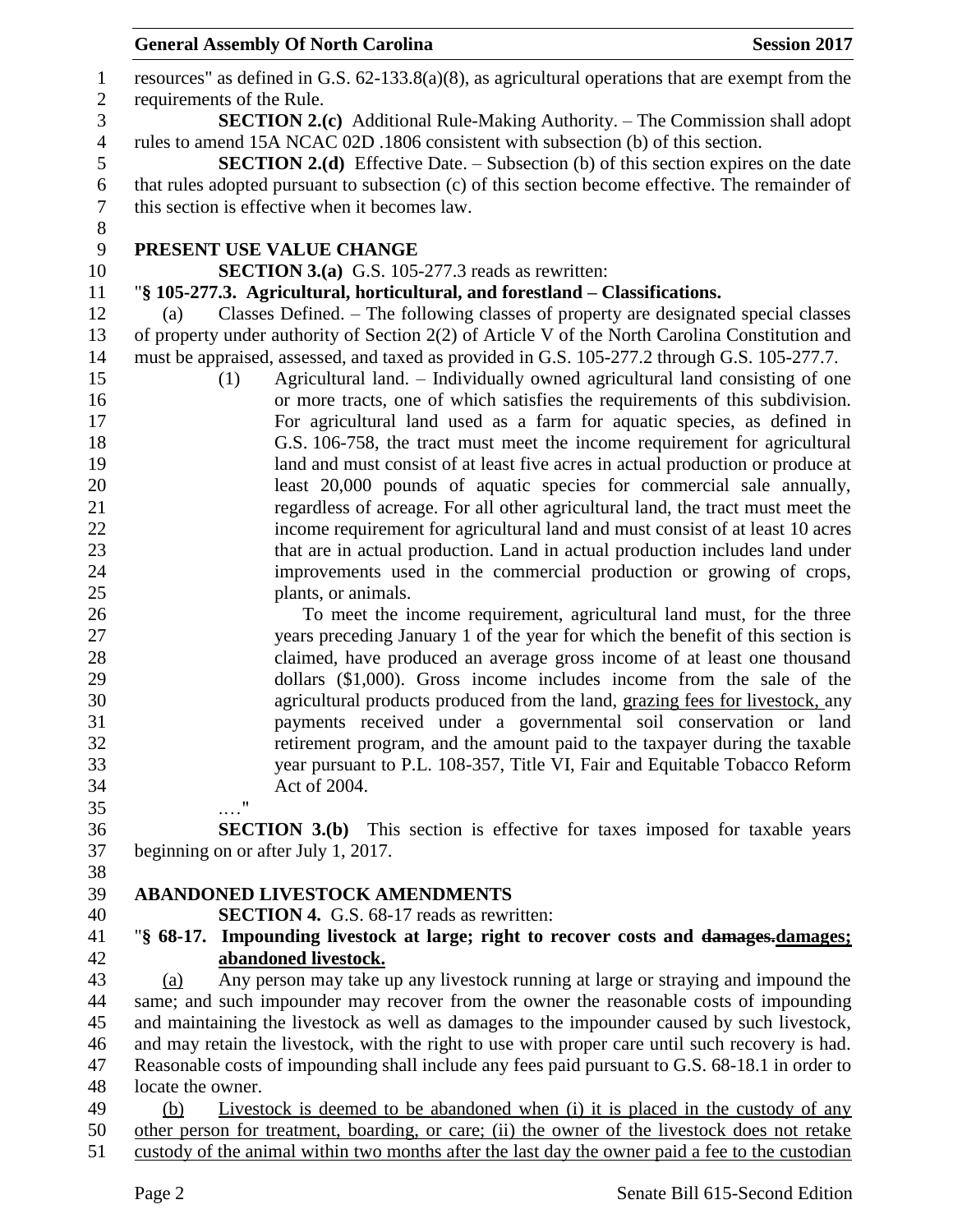for the treatment, boarding, or care of the livestock; and (iii) the custodian has made reasonable attempts to collect any past-due fees during the two-month period. If, after the end of the two-month period, the custodian of the abandoned livestock has been unsuccessful in collecting the past-due fees and the owner of the livestock has not retaken custody of the livestock, the custodian may sell or transfer the livestock by executing an affidavit that identifies the buyer or transferee of the livestock and certifies compliance with the criteria and requirements of this subsection. If the custodian is unable to sell or transfer the livestock, the custodian may, but shall not be required to, otherwise humanely dispose of the abandoned livestock. A custodian shall provide written notice of the provisions of this subsection in conspicuous type to the owner of livestock at the time the livestock is delivered for treatment, boarding, or care as follows: "Pursuant to N.C. General Statutes § 68-17(b), the owner of this facility is entitled to sell, transfer, or otherwise humanely dispose of any livestock abandoned at this facility."" **CLARIFY THE AUTHORITY OF THE DEPARTMENT OF AGRICULTURE AND CONSUMER SERVICES TO ADOPT AND ADMINISTER FOREST PRACTICE GUIDELINES FOR PURPOSES OF THE SEDIMENTATION POLLUTION CONTROL ACT SECTION 6.(a)** G.S. 113A-52.01 reads as rewritten: "**§ 113A-52.01. Applicability of this Article.** This Article shall not apply to the following land-disturbing activities: … (2) Activities undertaken on forestland for the production and harvesting of 23 timber and timber products and conducted in accordance with best **management practices set out in** standards defined by the Forest Practice Guidelines Related to Water Quality, as adopted by the Department. Department of Agriculture and Consumer Services. …." **SECTION 6.(b)** G.S. 113A-52.1 reads as rewritten: "**§ 113A-52.1. Forest Practice Guidelines.** (a) The Department of Agriculture and Consumer Services shall adopt Forest Practice Guidelines Related to Water Quality (best management practices). The adoption of Forest Practices Guidelines Related to Water Quality under this section is subject to the provisions of Chapter 150B of the General Statutes. (b) If land-disturbing activity undertaken on forestland for the production and harvesting of timber and timber products is not conducted in accordance with Forest Practice Guidelines Related to Water Quality, the provisions of this Article shall apply to such activity and any related land-disturbing activity on the tract. (c) The Secretary Commissioner shall establish and appoint a Forestry Technical Advisory Committee to assist in the development and periodic review of Forest Practice Guidelines Related to Water Quality. The Forestry Technical Advisory Committee shall consist of one member from the forest products industry, one member who is a consulting forester, one member who is a private landowner knowledgeable in forestry, one member from the United States Forest Service, one member from the academic community who is knowledgeable in 44 forestry, one member employed by the Department of Environmental Quality who is knowledgeable in erosion and sedimentation control, one member who is knowledgeable in wildlife management, one member who is knowledgeable in marine fisheries management, one member who is knowledgeable in water quality, and one member from the conservation community." **SECTION 6.(c)** G.S. 113A-61.1 reads as rewritten: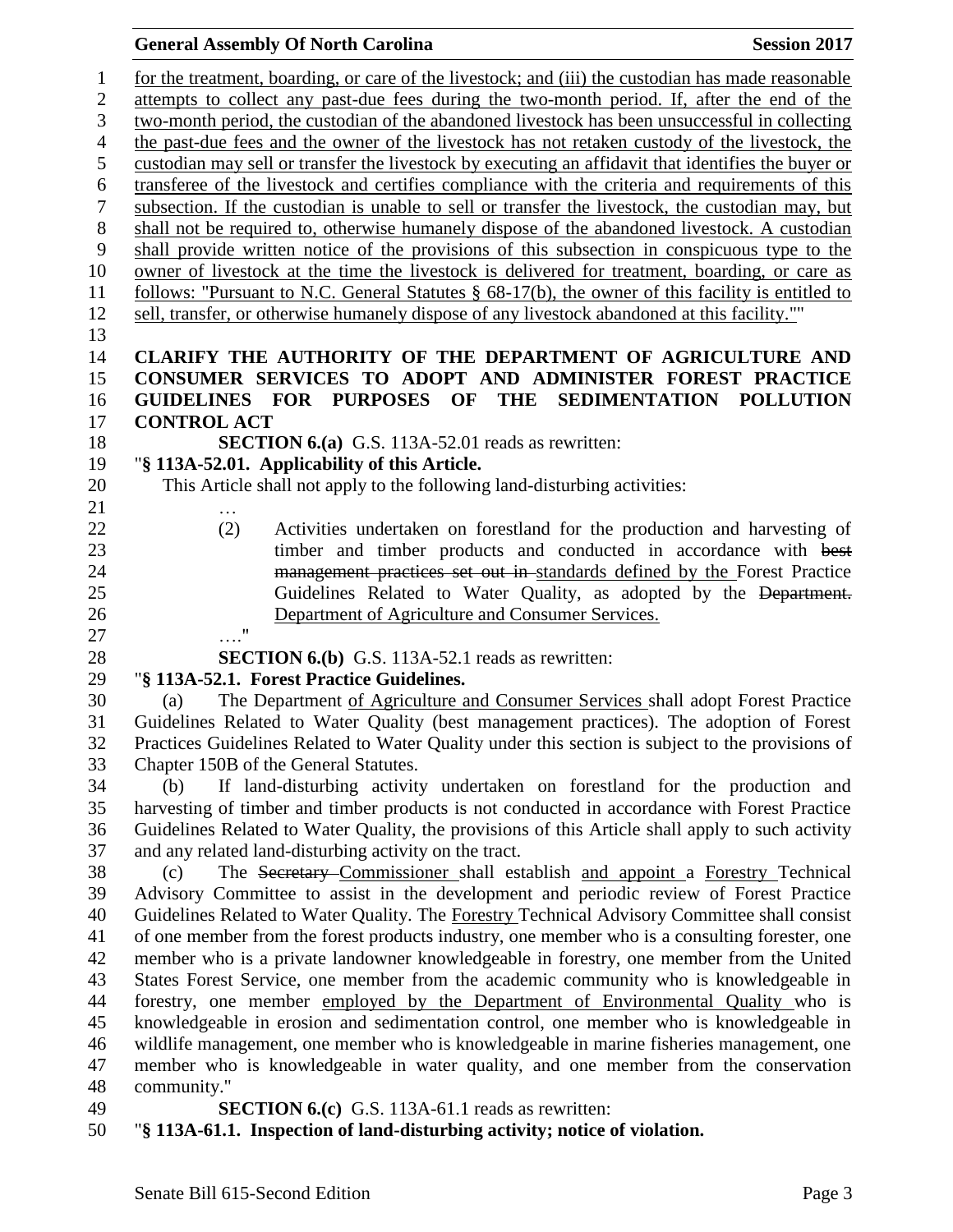(a) The Commission, a local government that administers an erosion and sedimentation control program approved under G.S. 113A-60, or other approving authority shall provide for inspection of land-disturbing activities to ensure compliance with this Article and to determine whether the measures required in an erosion and sedimentation control plan are effective in controlling erosion and sedimentation resulting from the land-disturbing activity. Notice of this right of inspection shall be included in the certificate of approval of each erosion and sedimentation control plan. The Department of Agriculture and Consumer Services may inspect land-disturbing activities undertaken on forestland for the production and harvesting of timber and timber products to determine compliance with the Forest Practice Guidelines Related to Water Quality adopted pursuant to G.S. 113A-52.1.

 (b) No person shall willfully resist, delay, or obstruct an authorized representative of the Commission, an authorized representative of a local government, or an employee or an agent of the Department while the representative, employee, or agent is inspecting or attempting to inspect a land-disturbing activity under this section.

 (b1) No person shall willfully resist, delay, or obstruct an authorized representative, employee, or agent of the Department of Agriculture and Consumer Services while the representative, employee, or agent is inspecting or attempting to inspect a land-disturbing activity undertaken on forestland for the production and harvesting of timber and timber products under this section.

 (c) If the Secretary, a local government that administers an erosion and sedimentation control program approved under G.S. 113A-60, or other approving authority determines that the person engaged in the land-disturbing activity has failed to comply with this Article, the Secretary, local government, or other approving authority shall immediately serve a notice of violation upon that person. The notice may be served by any means authorized under G.S. 1A-1, Rule 4. A notice of violation shall specify a date by which the person must comply with this Article and inform the person of the actions that need to be taken to comply with this Article. Any person who fails to comply within the time specified is subject to additional civil and criminal penalties for a continuing violation as provided in G.S. 113A-64. If the person engaged in the land-disturbing activity has not received a previous notice of violation under this section, the Department, local government, or other approving authority shall deliver the notice of violation in person and shall offer assistance in developing corrective measures. Assistance may be provided by referral to a technical assistance program in the Department, referral to a cooperative extension program, or by the provision of written materials such as Department guidance documents. If the Department, local government, or other approving authority is unable to deliver the notice of violation in person within 15 days following discovery of the violation, the notice of violation may be served in the manner prescribed for service of process by G.S. 1A-1, Rule 4, and shall include information on how to obtain assistance in developing corrective measures."

**SECTION 6.(d)** G.S. 106-895 is amended by adding a new subsection to read:

"**§ 106-895. Powers of Department of Agriculture and Consumer Services.**

 (a) The Department of Agriculture and Consumer Services may take such action as it may deem necessary to provide for the prevention and control of forest fires in any and all parts of this State, and it is hereby authorized to enter into an agreement with the Secretary of Agriculture of the United States for the protection of the forested watersheds of streams in this State.

| 46 | (al) |     | The Department shall adopt Forest Practice Guidelines Related to Water Quality |  |  |  |  |
|----|------|-----|--------------------------------------------------------------------------------|--|--|--|--|
| 47 |      |     | pursuant to G.S. 113A-52.1 of the Sedimentation Pollution Control Act.         |  |  |  |  |
| 48 | (b)  |     | In this Article, unless the context requires otherwise:                        |  |  |  |  |
| 49 |      |     | "Commissioner" means the Commissioner of Agriculture.                          |  |  |  |  |
| 50 |      | (2) | "Department" means the Department of Agriculture and Consumer                  |  |  |  |  |
| 51 |      |     | Services."                                                                     |  |  |  |  |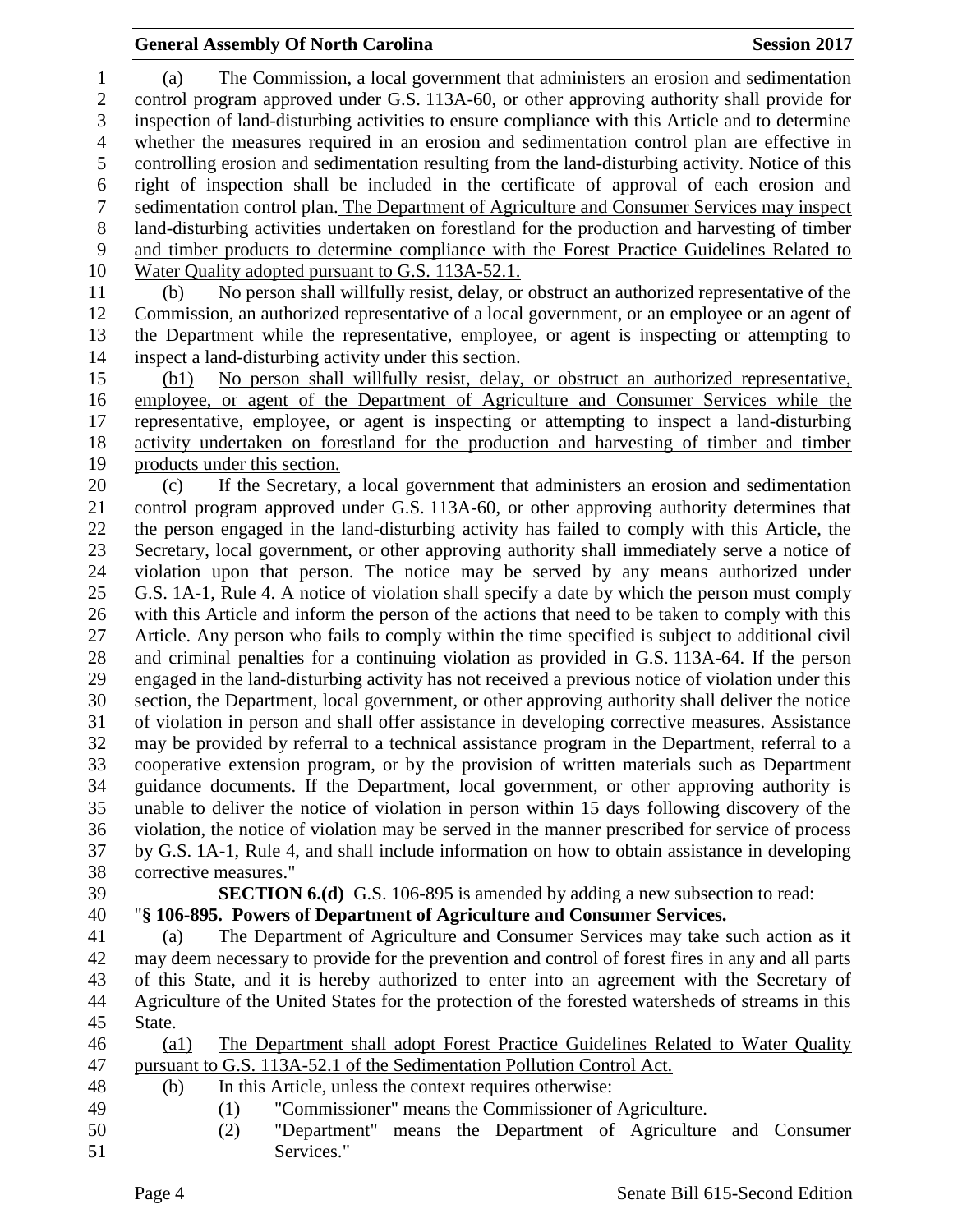| $\mathbf{1}$   |              |          |                                                                                                 |
|----------------|--------------|----------|-------------------------------------------------------------------------------------------------|
| $\overline{2}$ |              |          | ASSENT TO MUTUAL AID PROVISIONS OF THE GREAT PLAINS WILDLAND                                    |
| 3              |              |          | PROTECTION COMPACT                                                                              |
| $\overline{4}$ |              |          | <b>SECTION 7.</b> G.S. 106-932 reads as rewritten:                                              |
| 5              |              |          | "§ 106-932. Assent of legislature to mutual aid provisions of other compacts.                   |
|                |              |          |                                                                                                 |
| 6              |              |          | The legislature of this State hereby gives its assent to the mutual aid provisions of Articles  |
| $\tau$         |              |          | IV and V of the South Central Interstate Forest Fire Protection Compact Compact, the Middle     |
| $8\phantom{1}$ |              |          | Atlantic Interstate Fire Protection Compact, and the Great Plains Wildland Fire Protection      |
| 9              |              |          | Compact, in accordance with Article VIII of that Compact those Compacts relating to             |
| 10             |              |          | interregional mutual aid; and the legislature of this State also hereby gives its assent to the |
| 11             |              |          | mutual aid provisions of Articles IV and V of the Middle Atlantic Interstate Forest Fire        |
| 12             |              |          | Protection Compact in accordance with Article VIII of that Compact relating to interregional    |
| 13             | mutual aid." |          |                                                                                                 |
| 14             |              |          |                                                                                                 |
| 15             |              |          | <b>CLARIFY AGRITOURISM</b>                                                                      |
| 16             |              |          | <b>SECTION 8.(a)</b> G.S. 153A-340(b), as amended by Section 9 of this act, reads as            |
| 17             | rewritten:   |          |                                                                                                 |
| 18             |              |          | "§ 153A-340. Grant of power.                                                                    |
|                |              |          |                                                                                                 |
| 19             | $\cdots$     |          |                                                                                                 |
| 20             | (b)          | $\ldots$ |                                                                                                 |
| 21             |              | (2)      | Except as provided in G.S. 106-743.4 for farms that are subject to a                            |
| 22             |              |          | conservation agreement under G.S. 106-743.2, bona fide farm purposes                            |
| 23             |              |          | include the production and activities relating or incidental to the production                  |
| 24             |              |          | of crops, grains, fruits, vegetables, ornamental and flowering plants, dairy,                   |
| 25             |              |          | livestock, poultry, and all other forms of agriculture, as defined in                           |
| 26             |              |          | G.S. 106-581.1. For purposes of this subdivision, "when performed on the                        |
| 27             |              |          | farm" in G.S. $106-581.1(6)$ shall include the farm within the jurisdiction of                  |
| 28             |              |          | the county and any other farm owned or leased to or from others by the bona                     |
| 29             |              |          | fide farm operator, no matter where located. For purposes of this                               |
| 30             |              |          | subdivision, the production of a nonfarm product that the Department of                         |
| 31             |              |          | Agriculture and Consumer Services recognizes as a "Goodness Grows in                            |
| 32             |              |          | North Carolina" product that is produced on a farm subject to a conservation                    |
| 33             |              |          | agreement under G.S. 106-743.2 is a bona fide farm purpose. For purposes                        |
| 34             |              |          | of determining whether a property is being used for bona fide farm purposes,                    |
| 35             |              |          | any of the following shall constitute sufficient evidence that the property is                  |
|                |              |          |                                                                                                 |
| 36             |              |          | being used for bona fide farm purposes:                                                         |
| 37             |              |          | A farm sales tax exemption certificate issued by the Department of<br>a.                        |
| 38             |              |          | Revenue.                                                                                        |
| 39             |              |          | A copy of the property tax listing showing that the property is<br>b.                           |
| 40             |              |          | eligible for participation in the present use value program pursuant to                         |
| 41             |              |          | G.S. 105-277.3.                                                                                 |
| 42             |              |          | A copy of the farm owner's or operator's Schedule F from the owner's<br>c.                      |
| 43             |              |          | or operator's most recent federal income tax return.                                            |
| 44             |              |          | A forest management plan.<br>d.                                                                 |
| 45             |              |          | A Farm Identification Number issued by the United States<br>$e_{\cdot}$                         |
| 46             |              |          | Department of Agriculture Farm Service Agency.                                                  |
| 47             |              | (2a)     | A building or structure that is used for agritourism is a bona fide farm                        |
| 48             |              |          | purpose if the building or structure is located on a property that (i) is owned                 |
| 49             |              |          | by a person who holds a qualifying farmer sales tax exemption certificate                       |
| 50             |              |          | from the Department of Revenue pursuant to G.S. $105-164.13E(a)$ or (ii) is                     |
|                |              |          |                                                                                                 |
| 51             |              |          | enrolled in the present-use value program pursuant to G.S. 105-277.3.                           |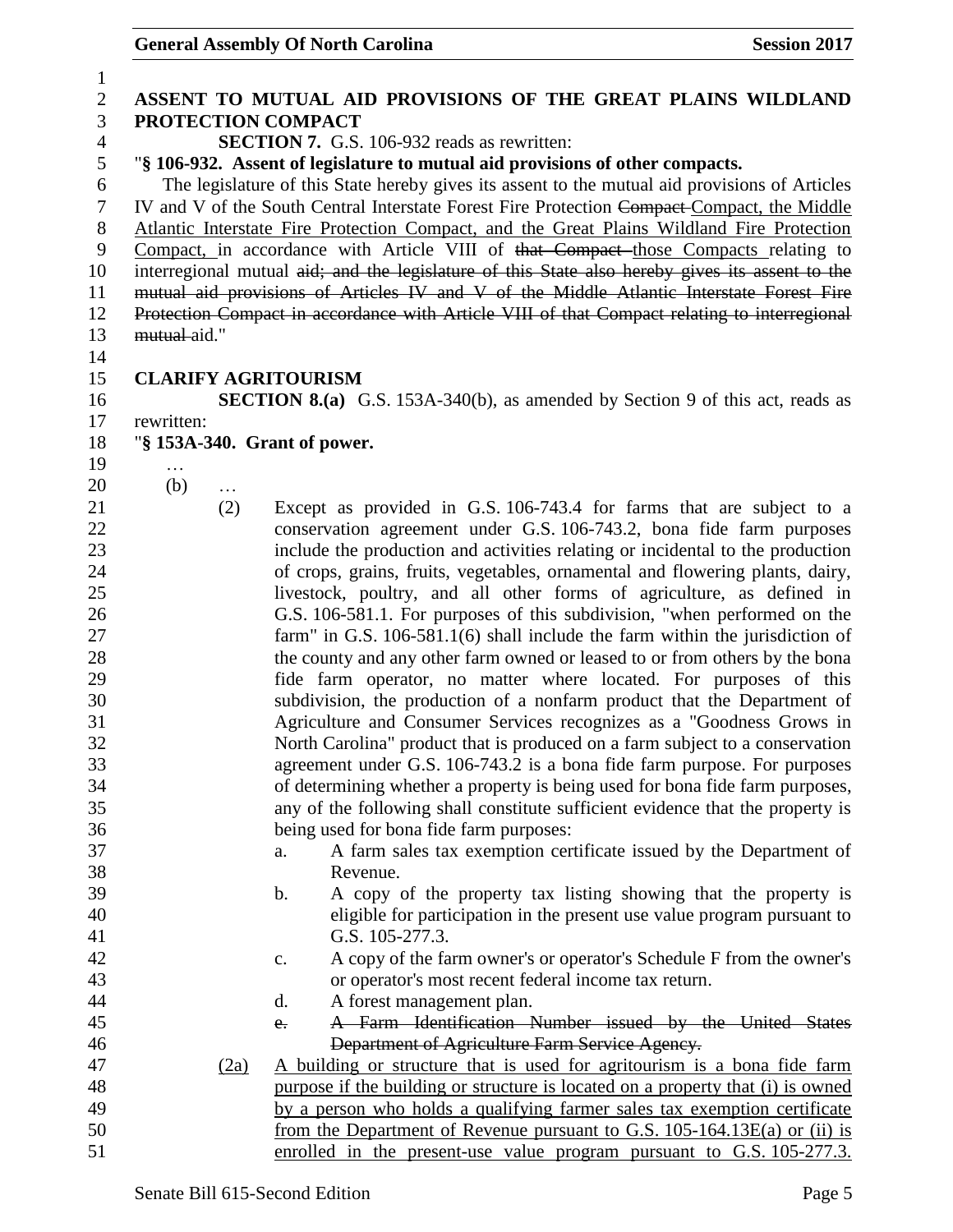|                | <b>General Assembly Of North Carolina</b> |                                                                                                   | <b>Session 2017</b> |
|----------------|-------------------------------------------|---------------------------------------------------------------------------------------------------|---------------------|
| $\mathbf{1}$   |                                           | Failure to maintain the requirements of this subsection for a period of three                     |                     |
| $\sqrt{2}$     |                                           | years after the date the building or structure was originally classified as a                     |                     |
| 3              |                                           | bona fide purpose pursuant to this subdivision shall subject the building or                      |                     |
| $\overline{4}$ |                                           | structure to applicable zoning and development regulation ordinances                              |                     |
| 5              |                                           | adopted by a county pursuant to subsection (a) of this section in effect on the                   |                     |
| 6              |                                           | date the property no longer meets the requirements of this subsection. For                        |                     |
| $\overline{7}$ |                                           | purposes of this section, "agritourism" means any activity carried out on a                       |                     |
| 8              |                                           | farm or ranch that allows members of the general public, for recreational,                        |                     |
| 9              |                                           | entertainment, or educational purposes, to view or enjoy rural activities,                        |                     |
| 10             |                                           | including farming, ranching, historic, cultural, harvest-your-own activities,                     |                     |
| 11             |                                           | or natural activities and attractions. A building or structure used for                           |                     |
| 12             |                                           | agritourism includes any building or structure used for public or private                         |                     |
| 13             |                                           | events, including, but not limited to, weddings, receptions, meetings,                            |                     |
| 14             |                                           | demonstrations of farm activities, meals, and other events that are taking                        |                     |
| 15             |                                           | place on the farm because of its farm or rural setting.                                           |                     |
| 16             | $^{\prime\prime}$                         |                                                                                                   |                     |
| 17             |                                           | <b>SECTION 8.(b)</b> G.S. 143-138 reads as rewritten:                                             |                     |
| 18             |                                           | "§ 143-138. North Carolina State Building Code.                                                   |                     |
| 19             |                                           |                                                                                                   |                     |
| 20             | (b4)                                      | Exclusion for Certain Farm Buildings. – Building rules do not apply to (i) farm                   |                     |
| 21             |                                           | buildings that are located outside the building-rules jurisdiction of any municipality, (ii) farm |                     |
| 22             |                                           | buildings that are located inside the building-rules jurisdiction of any municipality if the farm |                     |
| 23             |                                           | buildings are greenhouses, (iii) a primitive camp, or (iv) a primitive farm building. For the     |                     |
| 24             | purposes of this subsection:              |                                                                                                   |                     |
| 25             | (1)                                       | For the purposes of this subdivision, a "farm building" means any                                 |                     |
| 26             |                                           | nonresidential building or structure that is used for a bona fide farm purpose                    |                     |
| $27\,$         |                                           | as provided in G.S. 153A-340. A "farm building" shall include:                                    |                     |
| 28             | a.                                        | Any structure used or associated with equine activities, including, but                           |                     |
| 29             |                                           | not limited to, the care, management, boarding, or training of horses                             |                     |
| 30             |                                           | and the instruction and training of riders. Structures that are                                   |                     |
|                |                                           | associated with equine activities include, but are not limited to, free                           |                     |
|                |                                           | standing or attached sheds, barns, or other structures that are utilized                          |                     |
| 32             |                                           | to store any equipment, tools, commodities, or other items that are                               |                     |
| 33<br>34       |                                           | maintained or used in conjunction with equine activities. The specific                            |                     |
| 35             |                                           | types of equine activities, structures, and uses set forth in this                                |                     |
| 36             |                                           | subdivision are for illustrative purposes, and should not be construed                            |                     |
| 37             |                                           | to limit, in any manner, the types of activities, structures, or uses that                        |                     |
| 38             |                                           | may be considered under this subsection as exempted from building                                 |                     |
|                |                                           | rules. A farm building that might otherwise qualify for exemption                                 |                     |
|                |                                           | from building rules shall remain subject only to an annual safety                                 |                     |
|                |                                           | inspection by the applicable city or county building inspection                                   |                     |
|                |                                           | department of any grandstand, bleachers, or other spectator-seating                               |                     |
|                |                                           | structures in the farm building. An annual safety inspection shall                                |                     |
|                |                                           | include an evaluation of the overall safety of spectator-seating                                  |                     |
|                |                                           | structures as well as ensuring the spectator-seating structure's                                  |                     |
|                |                                           | compliance with any building codes related to the construction of                                 |                     |
| 46             |                                           | spectator-seating structures in effect at the time of the construction of                         |                     |
| 47<br>48       |                                           | the spectator-seating.                                                                            |                     |
|                | $\mathbf b$ .                             | Any structure used for the display and sale of produce, no more than                              |                     |
| 49<br>50       |                                           | 1,000 square feet in size, open to the public for no more than 180                                |                     |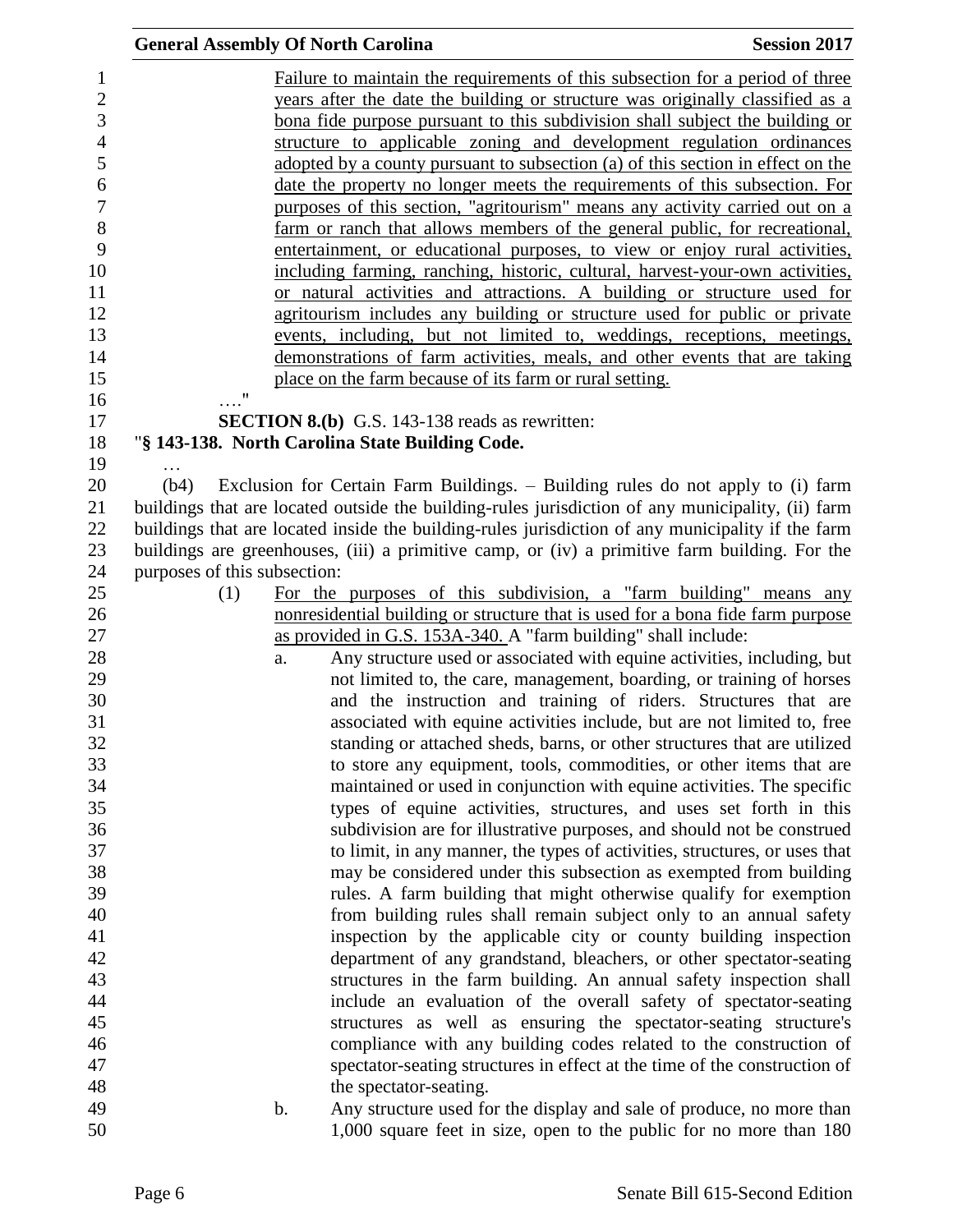|                          | <b>General Assembly Of North Carolina</b>                                              | <b>Session 2017</b> |
|--------------------------|----------------------------------------------------------------------------------------|---------------------|
|                          | days per year, and certified by the Department of Agriculture and                      |                     |
|                          | Consumer Services as a Certified Roadside Farm Market.                                 |                     |
|                          | Any unoccupied structure built upon land owned by the State of<br>c.                   |                     |
|                          | North Carolina and administratively allocated to the North Carolina                    |                     |
|                          | Department of Agriculture and Consumer Services or North Carolina                      |                     |
|                          |                                                                                        |                     |
|                          | State University which is used primarily for forestry production and                   |                     |
|                          | research or agriculture production and research. The term                              |                     |
|                          | "agriculture" has the same meaning as in G.S. 106-581.1. The term                      |                     |
|                          | "unoccupied" does not exclude the keeping of livestock.                                |                     |
| (1a)                     | A "farm building" shall not lose its status as a farm building because it is           |                     |
|                          | used for public or private events, including, but not limited to, weddings,            |                     |
|                          | receptions, meetings, demonstrations of farm activities, meals, and other              |                     |
|                          | events that are taking place on the farm because of its farm or rural setting.         |                     |
| (2)                      | A "greenhouse" is a structure that has a glass or plastic roof, has one or more        |                     |
|                          | glass or plastic walls, has an area over ninety-five percent (95%) of which is         |                     |
|                          | used to grow or cultivate plants, is built in accordance with the National             |                     |
|                          | Greenhouse Manufacturers Association Structural Design manual, and is not              |                     |
|                          | used for retail sales. Additional provisions addressing distinct life safety           |                     |
|                          | hazards shall be approved by the local building-rules jurisdiction.                    |                     |
| (3)                      | Repealed by Session Laws 2015-263, s. 34, effective September 30, 2015.                |                     |
| (4)                      | A "primitive camp" shall include any structure primarily used or associated            |                     |
|                          | with outdoor camping activities, including structures used for educational,            |                     |
|                          | instructional, or recreational purposes for campers and for management                 |                     |
|                          | training, that are (i) not greater than 4,000 square feet in size and (ii) are not     |                     |
|                          | intended to be occupied for more than 24 hours consecutively. "Structures              |                     |
|                          | primarily used or associated with outdoor camping activities" include, but             |                     |
|                          | are not limited to, shelters, tree stands, outhouses, sheds, rustic cabins,            |                     |
|                          | campfire shelters, picnic shelters, tents, tepees or other indigenous huts,            |                     |
|                          | support buildings used only for administrative functions and not for                   |                     |
|                          | activities involving campers or program participants, and any other                    |                     |
|                          | structures that are utilized to store any equipment, tools, commodities, or            |                     |
|                          | other items that are maintained or used in conjunction with outdoor camping            |                     |
|                          | activities such as hiking, fishing, hunting, or nature appreciation, regardless        |                     |
|                          | of material used for construction. The specific types of primitive camping             |                     |
|                          | activities, structures, and uses set forth in this subdivision are for illustrative    |                     |
|                          | purposes and should not be construed to limit, in any manner, the types of             |                     |
|                          | activities, structures, or uses that are exempted from building rules.                 |                     |
| (5)                      | A "primitive farm building" shall include any structure used for activities,           |                     |
|                          | instruction, training, or reenactment of traditional or heritage farming               |                     |
|                          | practices. "Primitive farm buildings" include, but are not limited to, sheds,          |                     |
|                          | barns, outhouses, doghouses, or other structures that are utilized to store any        |                     |
|                          | equipment, tools, commodities, livestock, or other items supporting farm               |                     |
|                          | management. These specific types of farming activities, structures, and uses           |                     |
|                          | set forth by this subdivision are for illustrative purposes and should not be          |                     |
|                          |                                                                                        |                     |
|                          | construed to limit in any manner the types of activities, structures, or uses          |                     |
|                          | that are exempted from building rules.                                                 |                     |
| (6)<br>$^{\prime\prime}$ | Repealed by Session Laws 2015-263, s. 34, effective September 30, 2015.                |                     |
|                          |                                                                                        |                     |
|                          |                                                                                        |                     |
|                          | ELIMINATE COUNTY AUTHORITY TO ADOPT ZONING REGULATIONS<br><b>GOVERNING SWINE FARMS</b> |                     |
|                          |                                                                                        |                     |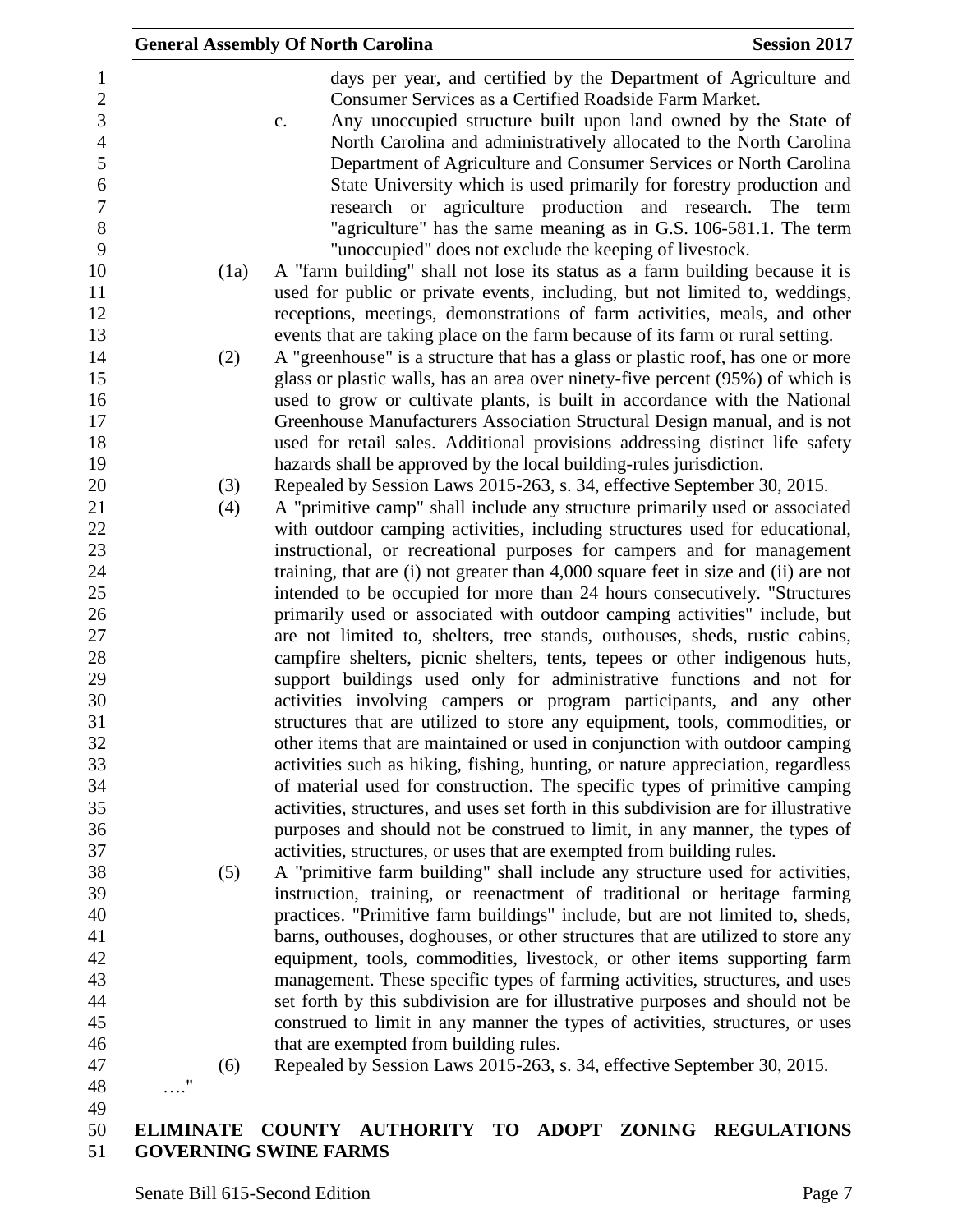|             |                  |               | <b>General Assembly Of North Carolina</b>                           | <b>Session 2017</b>                                                                               |
|-------------|------------------|---------------|---------------------------------------------------------------------|---------------------------------------------------------------------------------------------------|
|             |                  |               | <b>SECTION 9.(a)</b> G.S. 153A-340(b) reads as rewritten:           |                                                                                                   |
| " $(b)$     | (1)              |               |                                                                     | These regulations may not affect property used for bona fide farm purposes                        |
|             |                  |               |                                                                     | only as provided in subdivision (3) of this subsection. This purposes;                            |
|             |                  |               |                                                                     | provided, however, that this subsection does not limit regulation under this                      |
|             |                  |               | Part with respect to the use of farm property for nonfarm purposes. |                                                                                                   |
|             | (2)              |               |                                                                     | Except as provided in G.S. 106-743.4 for farms that are subject to a                              |
|             |                  |               |                                                                     | conservation agreement under G.S. 106-743.2, bona fide farm purposes                              |
|             |                  |               |                                                                     | include the production and activities relating or incidental to the production                    |
|             |                  |               |                                                                     | of crops, grains, fruits, vegetables, ornamental and flowering plants, dairy,                     |
|             |                  |               |                                                                     | livestock, poultry, and all other forms of agriculture, as defined in                             |
|             |                  |               |                                                                     | G.S. 106-581.1. For purposes of this subdivision, "when performed on the                          |
|             |                  |               |                                                                     | farm" in G.S. $106-581.1(6)$ shall include the farm within the jurisdiction of                    |
|             |                  |               |                                                                     | the county and any other farm owned or leased to or from others by the bona                       |
|             |                  |               |                                                                     | fide farm operator, no matter where located. For purposes of this                                 |
|             |                  |               |                                                                     | subdivision, the production of a nonfarm product that the Department of                           |
|             |                  |               |                                                                     | Agriculture and Consumer Services recognizes as a "Goodness Grows in                              |
|             |                  |               |                                                                     | North Carolina" product that is produced on a farm subject to a conservation                      |
|             |                  |               |                                                                     | agreement under G.S. 106-743.2 is a bona fide farm purpose. For purposes                          |
|             |                  |               |                                                                     | of determining whether a property is being used for bona fide farm purposes,                      |
|             |                  |               |                                                                     | any of the following shall constitute sufficient evidence that the property is                    |
|             |                  |               | being used for bona fide farm purposes:                             |                                                                                                   |
|             |                  | a.            |                                                                     | A farm sales tax exemption certificate issued by the Department of                                |
|             |                  |               | Revenue.                                                            |                                                                                                   |
|             |                  | $\mathbf b$ . |                                                                     | A copy of the property tax listing showing that the property is                                   |
|             |                  |               |                                                                     | eligible for participation in the present use value program pursuant to                           |
|             |                  |               | G.S. 105-277.3.                                                     |                                                                                                   |
|             |                  | c.            |                                                                     | A copy of the farm owner's or operator's Schedule F from the owner's                              |
|             |                  |               | or operator's most recent federal income tax return.                |                                                                                                   |
|             |                  | d.            | A forest management plan.                                           | A Farm Identification Number issued by the United States                                          |
|             |                  | e.            | Department of Agriculture Farm Service Agency.                      |                                                                                                   |
|             | $\left(3\right)$ |               |                                                                     | The definitions set out in G.S. 106-802 apply to this subdivision. A county                       |
|             |                  |               |                                                                     | may adopt zoning regulations governing swine farms served by animal waste                         |
|             |                  |               |                                                                     | management systems having a design capacity of 600,000 pounds steady                              |
|             |                  |               |                                                                     | state live weight (SSLW) or greater provided that the zoning regulations                          |
|             |                  |               |                                                                     | may not have the effect of excluding swine farms served by an animal waste                        |
|             |                  |               |                                                                     | management system having a design capacity of 600,000 pounds SSLW or                              |
|             |                  |               | greater from the entire zoning jurisdiction."                       |                                                                                                   |
|             |                  |               | <b>SECTION 9.(b)</b> G.S. 106-743.4(a) reads as rewritten:          |                                                                                                   |
| "(a)        |                  |               |                                                                     | Property that is subject to a conservation agreement under G.S. 106-743.2 that                    |
|             |                  |               |                                                                     | remains in effect may receive up to twenty-five percent (25%) of its gross sales from the sale of |
|             |                  |               |                                                                     | nonfarm products and still qualify as a bona fide farm that is exempt from zoning regulations     |
|             |                  |               |                                                                     | under G.S. 153A-340(b). For purposes of G.S. 153A-340(b), the production of any nonfarm           |
|             |                  |               |                                                                     | product that the Department of Agriculture and Consumer Services recognizes as a "Goodness"       |
|             |                  |               |                                                                     | Grows in North Carolina" product that is produced on a farm that is subject to a conservation     |
|             |                  |               |                                                                     | agreement under G.S. 106-743.2 is a bona fide farm purpose. A farmer seeking to benefit from      |
|             |                  |               |                                                                     | this subsection shall have the burden of establishing that the property's sale of nonfarm         |
|             |                  |               |                                                                     | products did not exceed twenty-five percent (25%) of its gross sales. A county may adopt an       |
|             |                  |               |                                                                     | ordinance pursuant to this section that sets forth the standards necessary for proof of           |
| compliance. |                  |               |                                                                     |                                                                                                   |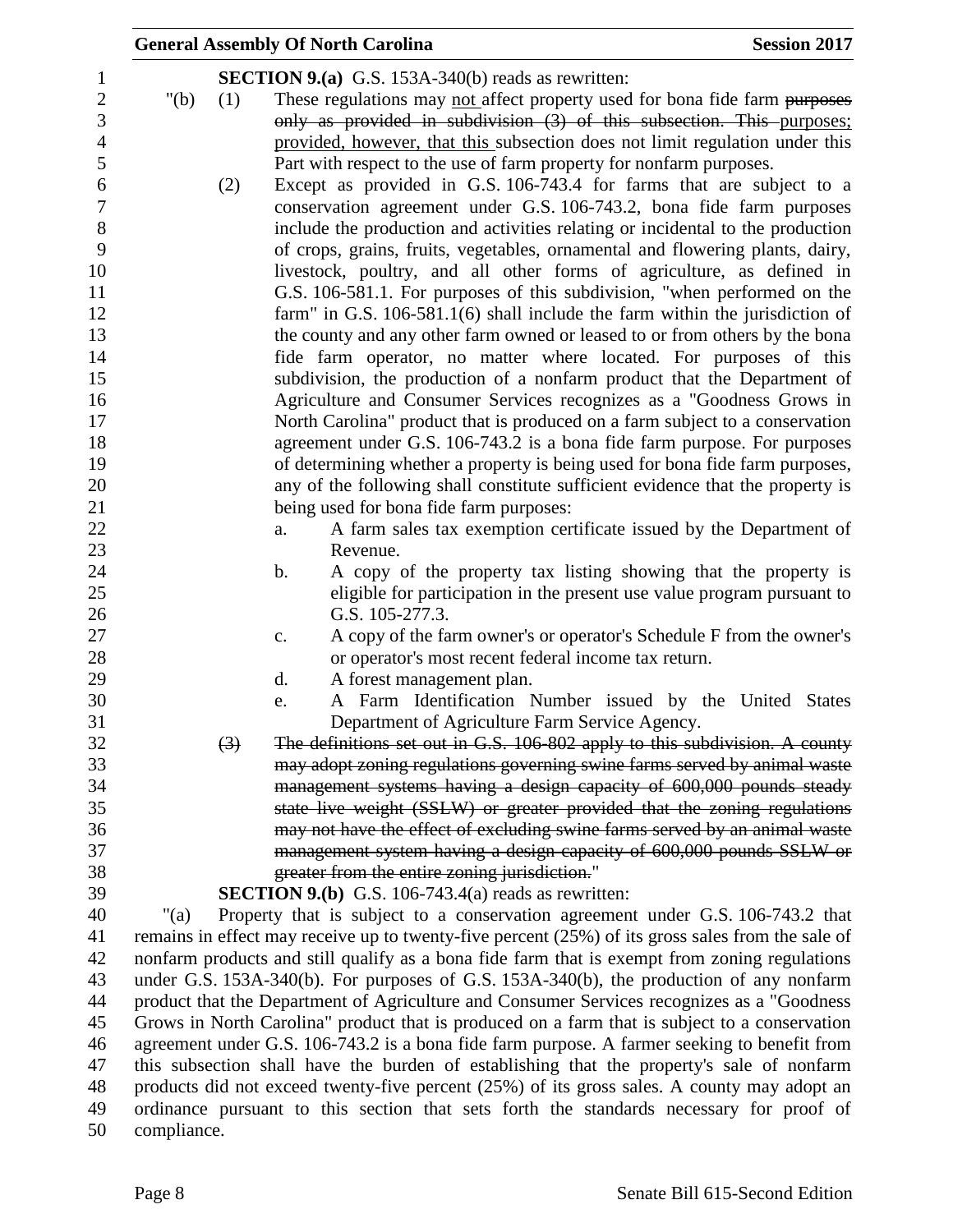| $\mathbf{1}$     | Nothing in this section shall affect the county's authority to zone swine farms pursuant to                                                                                                |  |  |  |  |  |  |  |
|------------------|--------------------------------------------------------------------------------------------------------------------------------------------------------------------------------------------|--|--|--|--|--|--|--|
| $\overline{2}$   | $G.S. 153A-340(b)(3)$ ."                                                                                                                                                                   |  |  |  |  |  |  |  |
| 3                |                                                                                                                                                                                            |  |  |  |  |  |  |  |
| $\overline{4}$   | ALLOW FOOD COMPLIANCE INSPECTORS TO DRIVE STATE VEHICLES                                                                                                                                   |  |  |  |  |  |  |  |
| 5                | WITHOUT STATE TAGS AND BUMPER STICKERS                                                                                                                                                     |  |  |  |  |  |  |  |
| $\boldsymbol{6}$ | <b>SECTION 10.</b> G.S. 20-39.1 is amended by adding a new subsection to read:                                                                                                             |  |  |  |  |  |  |  |
| $\boldsymbol{7}$ | "\\$ 20-39.1. Publicly owned vehicles to be marked; private license plates on publicly                                                                                                     |  |  |  |  |  |  |  |
| $8\,$            | owned vehicles.                                                                                                                                                                            |  |  |  |  |  |  |  |
| 9                | Except as otherwise provided in this section, the executive head of every department<br>(a)                                                                                                |  |  |  |  |  |  |  |
| 10               | of State government and every county, institution, or agency of the State shall mark every                                                                                                 |  |  |  |  |  |  |  |
| 11               | motor vehicle owned by the State, county, institution, or agency with a statement that the                                                                                                 |  |  |  |  |  |  |  |
| 12               | vehicle belongs to the State, county, institution, or agency. The requirements of this subsection                                                                                          |  |  |  |  |  |  |  |
| 13               | are complied with if:                                                                                                                                                                      |  |  |  |  |  |  |  |
| 14               | The vehicle has imprinted on the license plate, above the license number, the<br>(1)                                                                                                       |  |  |  |  |  |  |  |
| 15               | words "State Owned" and the vehicle has affixed to the front the words                                                                                                                     |  |  |  |  |  |  |  |
| 16               | "State Owned";                                                                                                                                                                             |  |  |  |  |  |  |  |
| 17               | In the case of a county, the vehicle has painted or affixed on its side a circle<br>(2)                                                                                                    |  |  |  |  |  |  |  |
| 18               | not less than eight inches in diameter showing a replica of the seal of the                                                                                                                |  |  |  |  |  |  |  |
| 19               | county; or                                                                                                                                                                                 |  |  |  |  |  |  |  |
| 20               | (3)<br>In the case of vehicles assigned to members of the Council of State, the                                                                                                            |  |  |  |  |  |  |  |
| 21               | vehicle has imprinted on the license plate the license number assigned to the                                                                                                              |  |  |  |  |  |  |  |
| 22               | appropriate member of the Council of State pursuant to G.S. 20-79.5(a); a                                                                                                                  |  |  |  |  |  |  |  |
| 23               | member of the Council of State shall not be assessed any registration fee if                                                                                                               |  |  |  |  |  |  |  |
| 24               | the member elects to have a State-owned motor vehicle assigned to the                                                                                                                      |  |  |  |  |  |  |  |
| 25               | member designated by the official plate number.                                                                                                                                            |  |  |  |  |  |  |  |
| 26               | A motor vehicle used by any State or county officer or official for transporting,<br>(b)                                                                                                   |  |  |  |  |  |  |  |
| 27               | apprehending, or arresting persons charged with violations of the laws of the United States or                                                                                             |  |  |  |  |  |  |  |
| 28               | the laws of this State is not required to be marked as provided in subsection (a) of this section.                                                                                         |  |  |  |  |  |  |  |
| 29               | The Commissioner may lawfully provide private license plates to local, State, or federal                                                                                                   |  |  |  |  |  |  |  |
| 30               | departments or agencies for use on publicly owned or leased vehicles used for those purposes.                                                                                              |  |  |  |  |  |  |  |
| 31<br>32         | Private license plates issued under this subsection shall be issued on an annual basis and the<br>records of issuance shall be maintained in accordance with the provisions of G.S. 20-56. |  |  |  |  |  |  |  |
| 33               | (c) A motor vehicle used by a county for transporting day or residential facility clients                                                                                                  |  |  |  |  |  |  |  |
| 34               | of area mental health, developmental disabilities, and substance abuse authorities established                                                                                             |  |  |  |  |  |  |  |
| 35               | under Article 4 of Chapter 122C of the General Statutes is not required to be marked as                                                                                                    |  |  |  |  |  |  |  |
| 36               | provided in subsection (a) of this section. The Commissioner may lawfully provide private                                                                                                  |  |  |  |  |  |  |  |
| 37               | license plates to counties for use on publicly owned or leased vehicles used for that purpose.                                                                                             |  |  |  |  |  |  |  |
| 38               | Private license plates issued under this subsection shall be issued on an annual basis and the                                                                                             |  |  |  |  |  |  |  |
| 39               | records of issuance shall be maintained in accordance with the provisions of G.S. 20-56.                                                                                                   |  |  |  |  |  |  |  |
| 40               | A motor vehicle used by the Department of Agriculture and Consumer Services<br>(c1)                                                                                                        |  |  |  |  |  |  |  |
| 41               | exclusively for Meat and Poultry compliance officers to conduct inspections is not required to                                                                                             |  |  |  |  |  |  |  |
| 42               | be marked as provided in subsection (a) of this section. The Commissioner may lawfully                                                                                                     |  |  |  |  |  |  |  |
| 43               | provide private license plates to the Department of Agriculture and Consumer Services for use                                                                                              |  |  |  |  |  |  |  |
| 44               | on publicly owned or leased vehicles used for this purpose. Private license plates issued under                                                                                            |  |  |  |  |  |  |  |
| 45               | this subsection shall be issued on an annual basis and the records of issuance shall be                                                                                                    |  |  |  |  |  |  |  |
| 46               | maintained in accordance with the provisions of G.S. 20-56.                                                                                                                                |  |  |  |  |  |  |  |
| 47               | . '                                                                                                                                                                                        |  |  |  |  |  |  |  |
| 48               |                                                                                                                                                                                            |  |  |  |  |  |  |  |
| 49               | MEAT AND POULTRY TECHNICAL CORRECTIONS                                                                                                                                                     |  |  |  |  |  |  |  |

- **SECTION 11.(a)** G.S. 106-549.15(1) reads as rewritten:
- "**§ 106-549.15. Definitions.**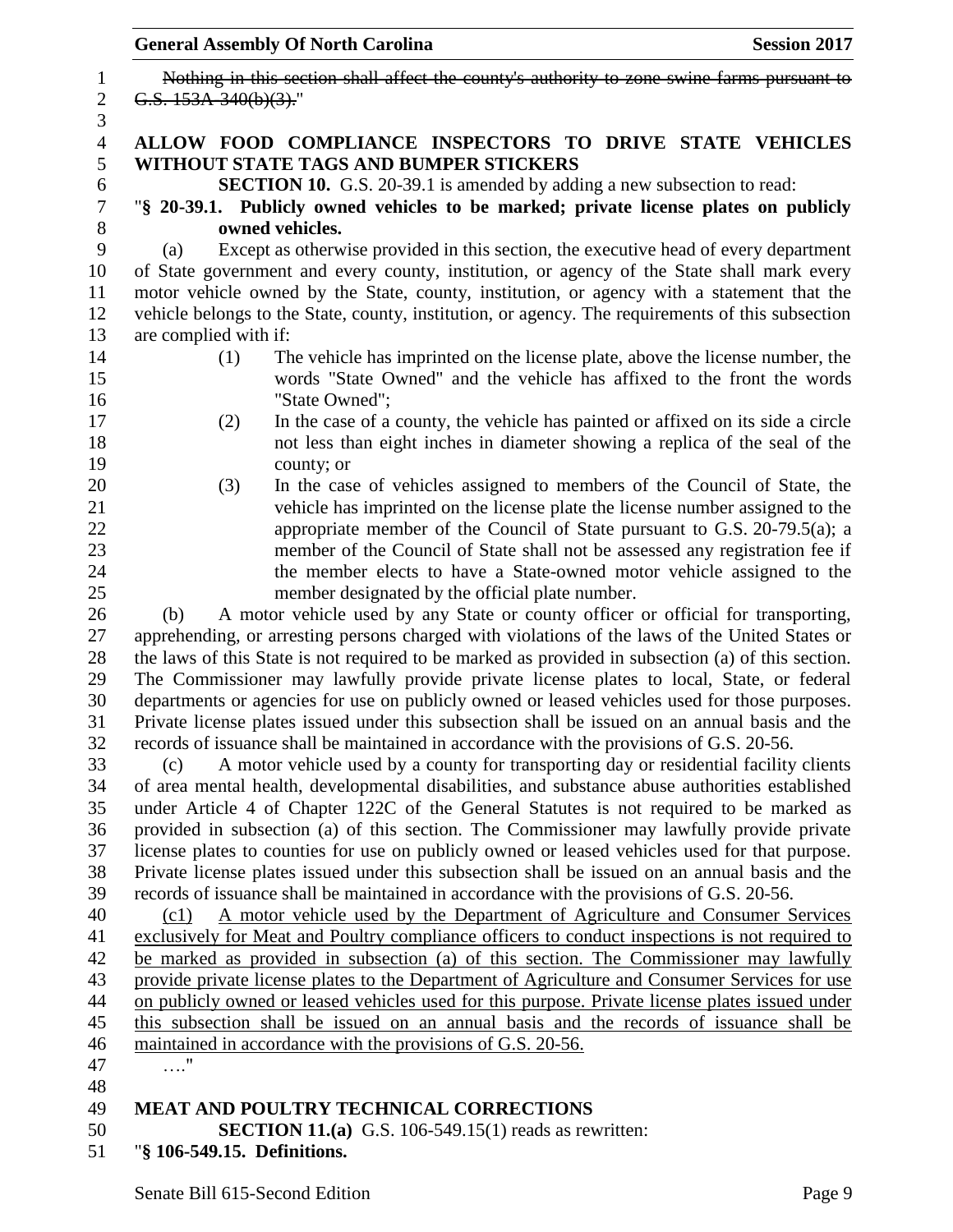| <b>General Assembly Of North Carolina</b> |    |                                                                                            | <b>Session 2017</b> |
|-------------------------------------------|----|--------------------------------------------------------------------------------------------|---------------------|
| meanings stated below:                    |    | As used in this Article, except as otherwise specified, the following terms shall have the |                     |
| (1)                                       |    | "Adulterated" shall apply to any carcass, part thereof, meat or meat food                  |                     |
|                                           |    | product under one or more of the following circumstances:                                  |                     |
| a.                                        |    | If it bears or contains any poisonous or deleterious substance which                       |                     |
|                                           |    | may render it injurious to health; but in case the substance is not an                     |                     |
|                                           |    | added substance, such article shall not be considered adulterated                          |                     |
|                                           |    | under this clause if the quantity of such substance in or on such                          |                     |
|                                           |    | article does not ordinarily render it injurious to health;                                 |                     |
| b.                                        | 1. | If it bears or contains (by reason of administration of any                                |                     |
|                                           |    | substance to the live animal or otherwise) any added                                       |                     |
|                                           |    | poisonous or added deleterious substance (other than one                                   |                     |
|                                           |    | which is (i) a pesticide chemical in or on a raw agricultural                              |                     |
|                                           |    | commodity; (ii) a food additive; or (iii) a color additive)                                |                     |
|                                           |    | which may, in the judgment of the Commissioner, make such                                  |                     |
|                                           |    | article unfit for human food;                                                              |                     |
|                                           | 2. | If it is, in whole or in part, a raw agricultural commodity and                            |                     |
|                                           |    | such commodity bears or contains a pesticide chemical which                                |                     |
|                                           |    | is unsafe within the meaning of section 408 of the Federal                                 |                     |
|                                           |    | Food, Drug, and Cosmetic Act;                                                              |                     |
|                                           | 3. | If it bears or contains any food additive which is unsafe                                  |                     |
|                                           |    | within the meaning of section 409 of the Federal Food, Drug,                               |                     |
|                                           |    | and Cosmetic Act;                                                                          |                     |
|                                           | 4. | If it bears or contains any color additive which is unsafe                                 |                     |
|                                           |    | within the meaning of section $706 - 721$ of the Federal Food,                             |                     |
|                                           |    | Drug, and Cosmetic Act: Provided, that an article which is                                 |                     |
|                                           |    | not adulterated under clause 2, 3, or 4 shall nevertheless be                              |                     |
|                                           |    | deemed adulterated if use of the pesticide chemical, food                                  |                     |
|                                           |    | additive or color additive in or on such article is prohibited by                          |                     |
|                                           |    | order of the Commissioner in establishments at which                                       |                     |
|                                           |    | inspection is maintained under this Article;                                               |                     |
|                                           |    |                                                                                            |                     |
| "§ 106-549.51. Definitions.               |    | <b>SECTION 11.(b)</b> G.S. 106-549.51 reads as rewritten:                                  |                     |
|                                           |    | For purposes of this Article, the following terms shall have the meanings stated below:    |                     |
| (1)                                       |    | "Adulterated" shall apply to any poultry product under one or more of the                  |                     |
|                                           |    | following circumstances:                                                                   |                     |
| a.                                        |    | If it bears or contains any poisonous or deleterious substance which                       |                     |
|                                           |    | may render it injurious to health; but in case the substance is not an                     |                     |
|                                           |    | added substance, such article shall not be considered adulterated                          |                     |
|                                           |    | under this clause if the quantity of such substance in or on such                          |                     |
|                                           |    | article does not ordinarily render it injurious to health;                                 |                     |
| b.                                        | 1. | If it bears or contains (by reason of administration of any                                |                     |
|                                           |    | substance to the live poultry or otherwise) any added                                      |                     |
|                                           |    | poisonous or added deleterious substance (other than one                                   |                     |
|                                           |    | which is a pesticide chemical in or on a raw agricultural                                  |                     |
|                                           |    | commodity; a food additive; or a color additive) which may,                                |                     |
|                                           |    | in the judgment of the Commissioner, make such article unfit                               |                     |
|                                           |    | for human food;                                                                            |                     |
|                                           | 2. | If it is, in whole or in part, a raw agricultural commodity and                            |                     |
|                                           |    | such commodity bears or contains a pesticide chemical which                                |                     |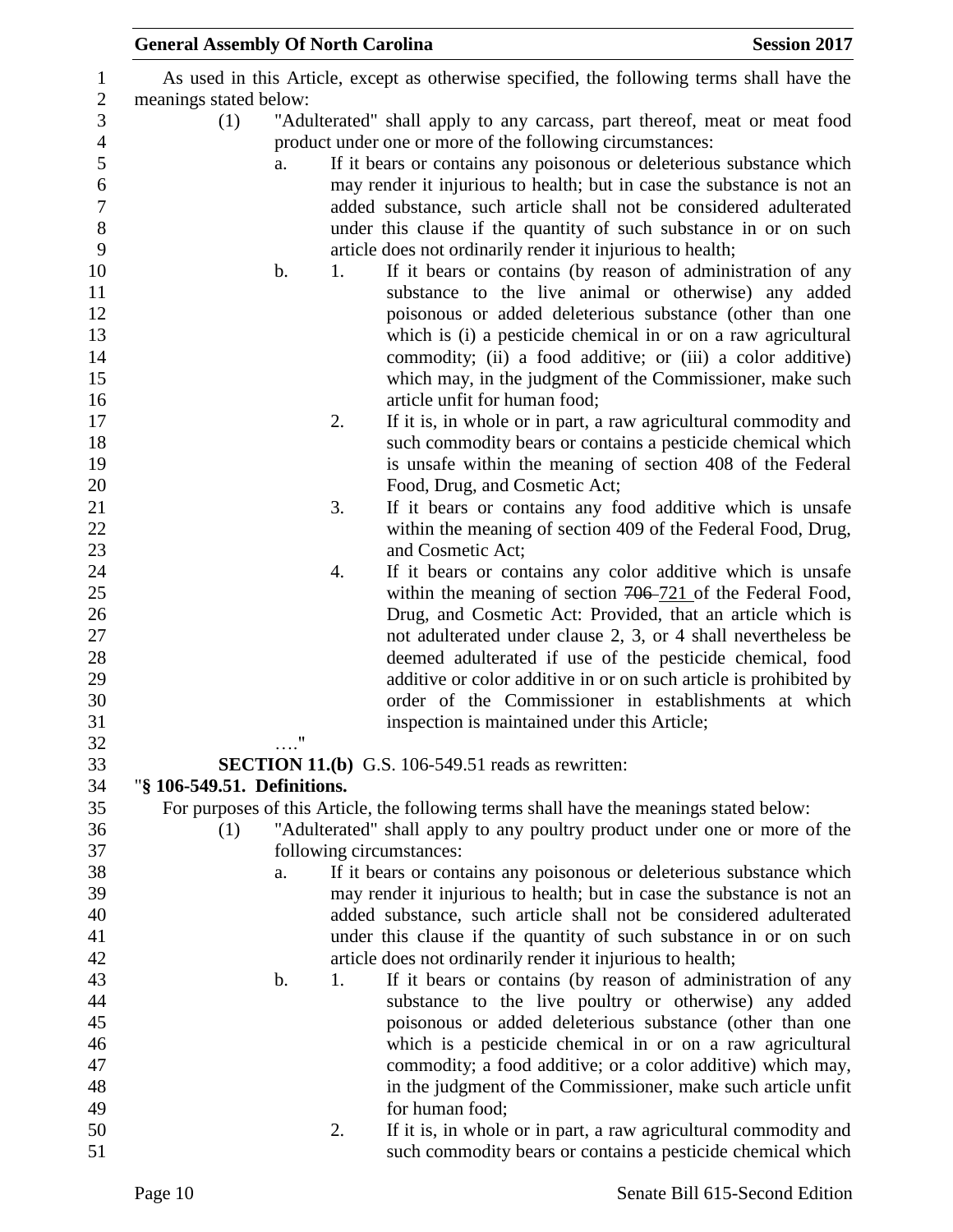|     | <b>General Assembly Of North Carolina</b> |                                                                            | <b>Session 2017</b>                                                                                                                                                                    |
|-----|-------------------------------------------|----------------------------------------------------------------------------|----------------------------------------------------------------------------------------------------------------------------------------------------------------------------------------|
|     |                                           |                                                                            | is unsafe within the meaning of section 408 of the Federal                                                                                                                             |
|     |                                           | Food, Drug, and Cosmetic Act;                                              |                                                                                                                                                                                        |
|     | 3.                                        |                                                                            | If it bears or contains any food additive which is unsafe                                                                                                                              |
|     |                                           |                                                                            | within the meaning of section 409 of the Federal Food, Drug,                                                                                                                           |
|     |                                           | and Cosmetic Act;                                                          |                                                                                                                                                                                        |
|     | 4.                                        |                                                                            | If it bears or contains any color additive which is unsafe                                                                                                                             |
|     |                                           |                                                                            | within the meaning of section $706721$ of the Federal Food,                                                                                                                            |
|     |                                           |                                                                            | Drug, and Cosmetic Act: Provided, that an article which is                                                                                                                             |
|     |                                           |                                                                            | not otherwise deemed adulterated under paragraphs 2, 3, or 4                                                                                                                           |
|     |                                           |                                                                            | shall nevertheless be deemed adulterated if use of the                                                                                                                                 |
|     |                                           |                                                                            | pesticide chemical, food additive, or color additive in or on                                                                                                                          |
|     |                                           |                                                                            | such article is prohibited by regulations of the Board in                                                                                                                              |
|     | 11                                        | official establishments;                                                   |                                                                                                                                                                                        |
|     |                                           |                                                                            |                                                                                                                                                                                        |
|     |                                           | <b>MODERNIZE FOREST RANGER STATUTES</b>                                    |                                                                                                                                                                                        |
|     |                                           | <b>SECTION 12.(a)</b> G.S. 106-896 reads as rewritten:                     |                                                                                                                                                                                        |
|     |                                           | "§ 106-896. Forest rangers-rangers, deputy rangers, and emergency workers. |                                                                                                                                                                                        |
|     |                                           |                                                                            | The Commissioner or the Commissioner's designee may appoint one county forest ranger                                                                                                   |
|     |                                           |                                                                            | and one or more deputy forest rangers in each county of the State in which, after careful                                                                                              |
|     |                                           |                                                                            | investigation, the amount of forestland and the risks from forest fires shall, in his judgment,                                                                                        |
|     |                                           |                                                                            | warrant the establishment of a forest fire organization authorize as many forest rangers, deputy                                                                                       |
|     |                                           |                                                                            | rangers, or emergency workers as the Commissioner deems necessary and available. For                                                                                                   |
|     |                                           | purposes of this Article, the following definitions apply:                 |                                                                                                                                                                                        |
| (1) |                                           |                                                                            | "Deputy ranger" means a highly trained emergency worker hired on a                                                                                                                     |
|     |                                           |                                                                            | temporary basis to respond to a given emergency or condition. A deputy                                                                                                                 |
|     |                                           |                                                                            | ranger shall be sworn or affirmed to the terms of "General Oath" as provided                                                                                                           |
|     |                                           |                                                                            | in G.S. 11-11. A deputy ranger shall have the powers and duties as                                                                                                                     |
| (2) |                                           | enumerated in G.S. 106-899.                                                | "Emergency worker" means a person who is not an employee of the NC                                                                                                                     |
|     |                                           |                                                                            | Forest Service but is an individual serving on a temporary basis in case of                                                                                                            |
|     |                                           |                                                                            | fire, storm, snow, earthquake, flood, or other similar emergency. Except for                                                                                                           |
|     |                                           |                                                                            | a deputy ranger, an emergency worker is not sworn or affirmed to the terms                                                                                                             |
|     |                                           | of "General Oath" provided in G.S. 11-11.                                  |                                                                                                                                                                                        |
| (3) |                                           |                                                                            | "Forest ranger" means an employee of the North Carolina Forest Service                                                                                                                 |
|     |                                           |                                                                            | who has been sworn or affirmed to the terms of "General Oath" provided in                                                                                                              |
|     |                                           |                                                                            | G.S. 11-11. A forest ranger shall have the powers and duties as enumerated                                                                                                             |
|     |                                           | in G.S. 106-898 and G.S. 106-899."                                         |                                                                                                                                                                                        |
|     |                                           | <b>SECTION 12.(b)</b> G.S. 106-899 reads as rewritten:                     |                                                                                                                                                                                        |
|     |                                           |                                                                            | "§ 106-899. Powers of forest rangers and deputy rangers to prevent and extinguish fires;                                                                                               |
|     |                                           | authority to issue citations and warning tickets.                          |                                                                                                                                                                                        |
| (a) |                                           |                                                                            | Forest rangers or deputy rangers shall prevent and extinguish forest fires and shall                                                                                                   |
|     |                                           |                                                                            | have control and direction of all persons and equipment while engaged in the extinguishing of                                                                                          |
|     |                                           |                                                                            | forest fires. During a season of drought, the Commissioner or his designate may establish a fire                                                                                       |
|     |                                           |                                                                            | patrol in any district, and in case of fire in or threatening any forest or woodland, the forest                                                                                       |
|     |                                           |                                                                            | ranger or deputy ranger shall attend forthwith and use all necessary means to confine and                                                                                              |
|     |                                           |                                                                            | extinguish such fire. The forest ranger or deputy forest ranger may summon any resident                                                                                                |
|     |                                           |                                                                            | between the ages of 18 and 45 years, inclusive, to assist in extinguishing fires and may require                                                                                       |
|     |                                           |                                                                            | the use of crawler tractors and other property needed for such purposes; any person so<br>summoned and who is physically able who refuses or neglects to assist or to allow the use of |
|     |                                           |                                                                            | equipment and such other property required shall be guilty of a Class 3 misdemeanor and upon                                                                                           |
|     |                                           |                                                                            |                                                                                                                                                                                        |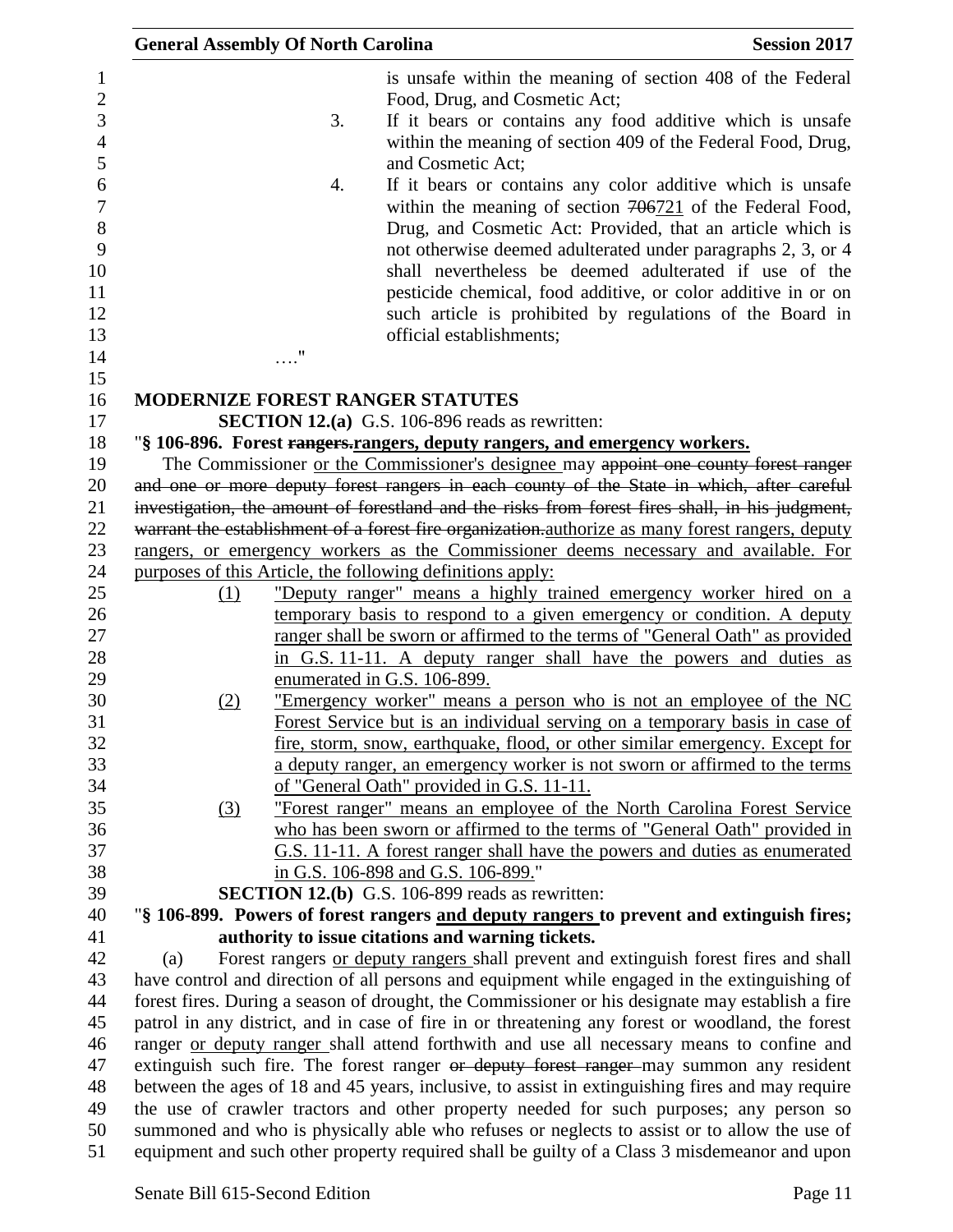conviction shall only be subject to a fine of not less than fifty dollars (\$50.00) nor more than 2 one hundred dollars (\$100.00). No action for trespass shall lie against any forest ranger, deputy forest ranger, or person summoned by him a forest ranger for crossing lands, backfiring, burning out or performing his duties as a forest ranger or deputy forest ranger.

 (b) Forest rangers are authorized to issue and serve citations under the terms of G.S. 15A-302 and warning tickets under the terms of G.S. 106-901 for offenses under the forest laws. This subsection may not be interpreted to confer the power of arrest on forest rangers, and does not make them criminal justice officers within the meaning of G.S. 17C-2."

**SECTION 12.(c)** G.S. 106-902 reads as rewritten:

### "**§ 106-902. Compensation of forest rangers.rangers, deputy rangers, and emergency workers.**

12 Forest rangers-rangers, deputy rangers, and emergency workers shall receive compensation from the Department at a reasonable rate to be fixed by said Department for the time actually engaged in the performance of their duties; and reasonable expenses for equipment, transportation, or food supplies incurred in the performance of their duties, according to an itemized statement to be rendered the Commissioner every month, and approved by him. Forest rangers shall render to the Commissioner a statement of the services rendered by the men employed by them or their deputy rangers, as provided in this Article, within one month of the date of service, which bill shall show in detail the amount and character of the service performed, the exact duration thereof, the name of each person employed, and any other information required by the Commissioner. If said bill be duly approved by the Commissioner, it shall be paid by direction of the Department out of any funds provided for that purpose."

**SECTION 12.(d)** G.S. 106-907 reads as rewritten:

### "**§ 106-907. Instructions on forest preservation and development.**

 (a) It shall be the duty of all district, county, township rangers, and all deputy forest rangers provided for in this Chapter to distribute in all of the public schools and high schools of 27 the county in which they are serving as such fire forest rangers all such tracts, books, periodicals and other literature that may, from time to time, be sent out to such rangers by the State and federal forestry agencies touching or dealing with forest preservation, development, and forest management.

 (b) It shall be the duty of the various forest rangers herein mentioned under the direction of the Commissioner, and the duty of the teachers of the various schools, both public and high schools, to keep posted at some conspicuous place in the various classrooms of the school buildings such appropriate bulletins and posters as may be sent out from the forestry agencies herein named for that purpose and keep the same constantly before their pupils; and said teachers and rangers shall prepare lectures or talks to be made to the pupils of the various schools on the subject of forest fires, their origin and their destructive effect on the plant life and tree life of the forests of the State, the development and scientific management of the forests of the State, and shall be prepared to give practical instruction to their pupils from time to time and as often as they shall find it possible so to do."

### **SECTION 12.(e)** G.S. 106-941 reads as rewritten:

### "**§ 106-941. Definitions.**

As used in this Article:

- (1) "Department" means the Department of Agriculture and Consumer Services.
- 45 (2) "Forest ranger" means the county forest ranger or deputy a forest ranger
- designated under G.S. 106-896.G.S. 106-896(3).
- 
- (3) "Person" means any individual, firm, partnership, corporation, association, public or private institution, political subdivision, or government agency.
- (4) "Woodland" means woodland as defined in G.S. 106-904."
- **SECTION 12.(f)** G.S. 106-942 reads as rewritten:
- "**§ 106-942. High hazard counties; permits required; standards.**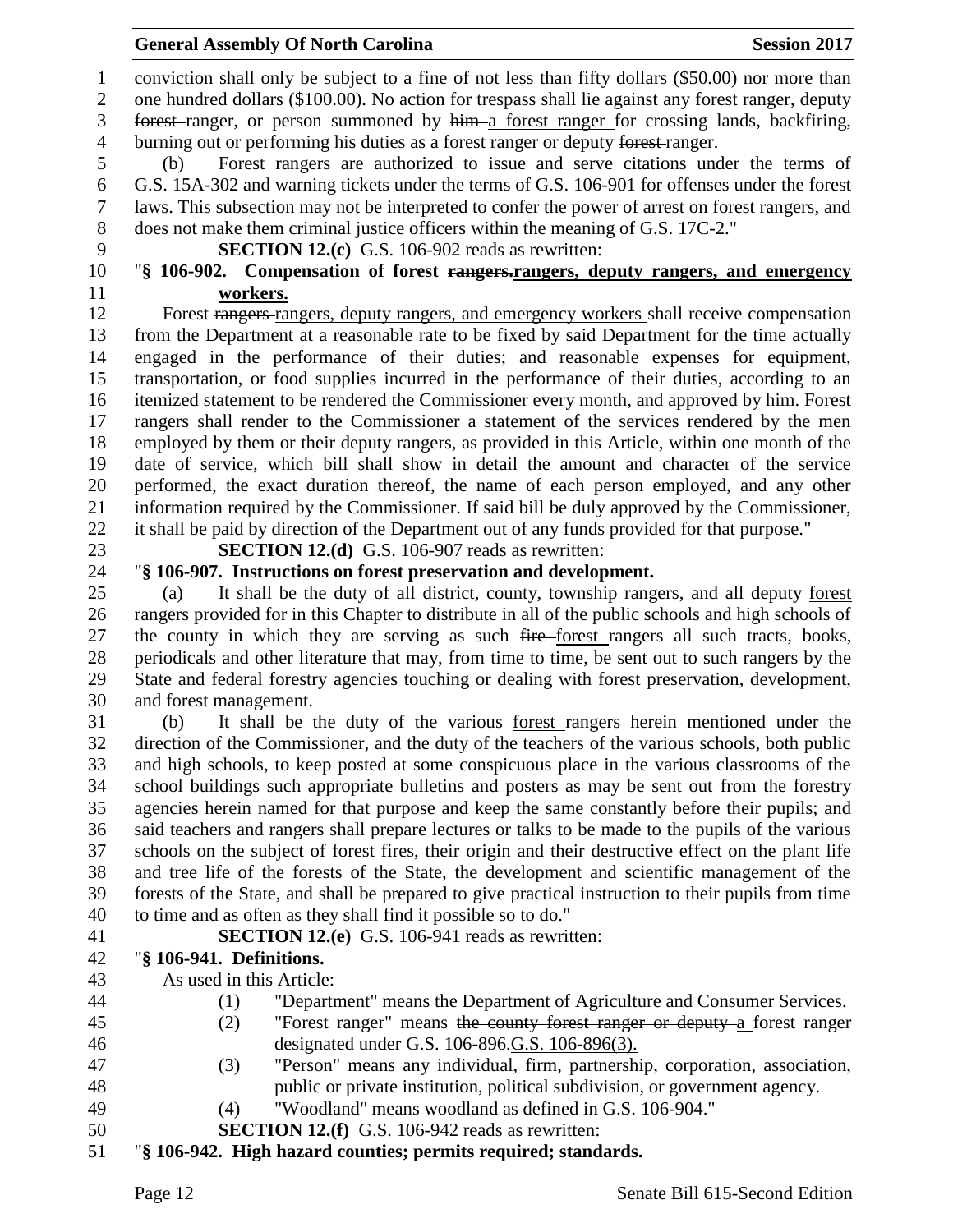(a) The provisions of this section apply only to the counties of Beaufort, Bladen, Brunswick, Camden, Carteret, Chowan, Craven, Currituck, Dare, Duplin, Gates, Hyde, Jones, Onslow, Pamlico, Pasquotank, Perquimans, Tyrrell, and Washington which are classified as high hazard counties in accordance with G.S. 106-940.

 (b) It is unlawful for any person to willfully start or cause to be started any fire in any woodland under the protection of the Department or within 500 feet of any such woodland without first having obtained a permit from the Department. Permits for starting fires may be 8 obtained from forest rangers or other agents authorized by the example forest ranger to issue such permits in the county in which the fire is to be started. Such permits shall be issued by the ranger or other agent unless permits for the area in question have been prohibited or cancelled in accordance with G.S. 106-944 or G.S. 106-946. …."

### **ALLOW EMERGENCY WORKERS TO RECEIVE WORKERS' COMPENSATION WHEN RESPONDING TO NONFIRE EMERGENCIES**

**SECTION 13.** G.S. 97-2 reads as rewritten:

"**§ 97-2. Definitions.**

 When used in this Article, unless the context otherwise requires: …

 (2) Employee. – The term "employee" means every person engaged in an employment under any appointment or contract of hire or apprenticeship, express or implied, oral or written, including aliens, and also minors, whether lawfully or unlawfully employed, but excluding persons whose employment is both casual and not in the course of the trade, business, profession, or occupation of his employer, and as relating to those so employed by the State, the term "employee" shall include all officers and employees of the State, including such as are elected by the people, or by the General Assembly, or appointed by the Governor to serve on a per diem, part-time or fee basis, either with or without the confirmation of the Senate; as relating to municipal corporations and political subdivisions of the State, the term "employee" shall include all officers and employees thereof, including such as are elected by the people. The term "employee" shall include members of the North Carolina National Guard while on State active duty under orders of the Governor and members of the North Carolina State Defense Militia while on State active duty under orders of the Governor. The term "employee" shall include deputy sheriffs and all persons acting in the capacity of deputy sheriffs, whether appointed by the sheriff or by the governing body of the county and whether serving on a fee basis or on a salary basis, or whether deputy sheriffs serving upon a full-time basis or a part-time basis, and including deputy sheriffs appointed to serve in an emergency, but as to those so appointed, only during the continuation of the emergency. The sheriff shall furnish to the board of county commissioners a complete list of all deputy sheriffs named or appointed by him immediately after their appointment and notify the board of commissioners of any changes made therein promptly after such changes are made. Any reference to an employee who has been injured shall, when the employee is dead, include also the employee's legal representative, dependents, and other persons to whom compensation may be payable: Provided, further, that any employee, as herein defined, of a municipality, county, or of the State of North Carolina, while engaged in the discharge of the employee's official duty outside the jurisdictional or territorial limits of the municipality, county,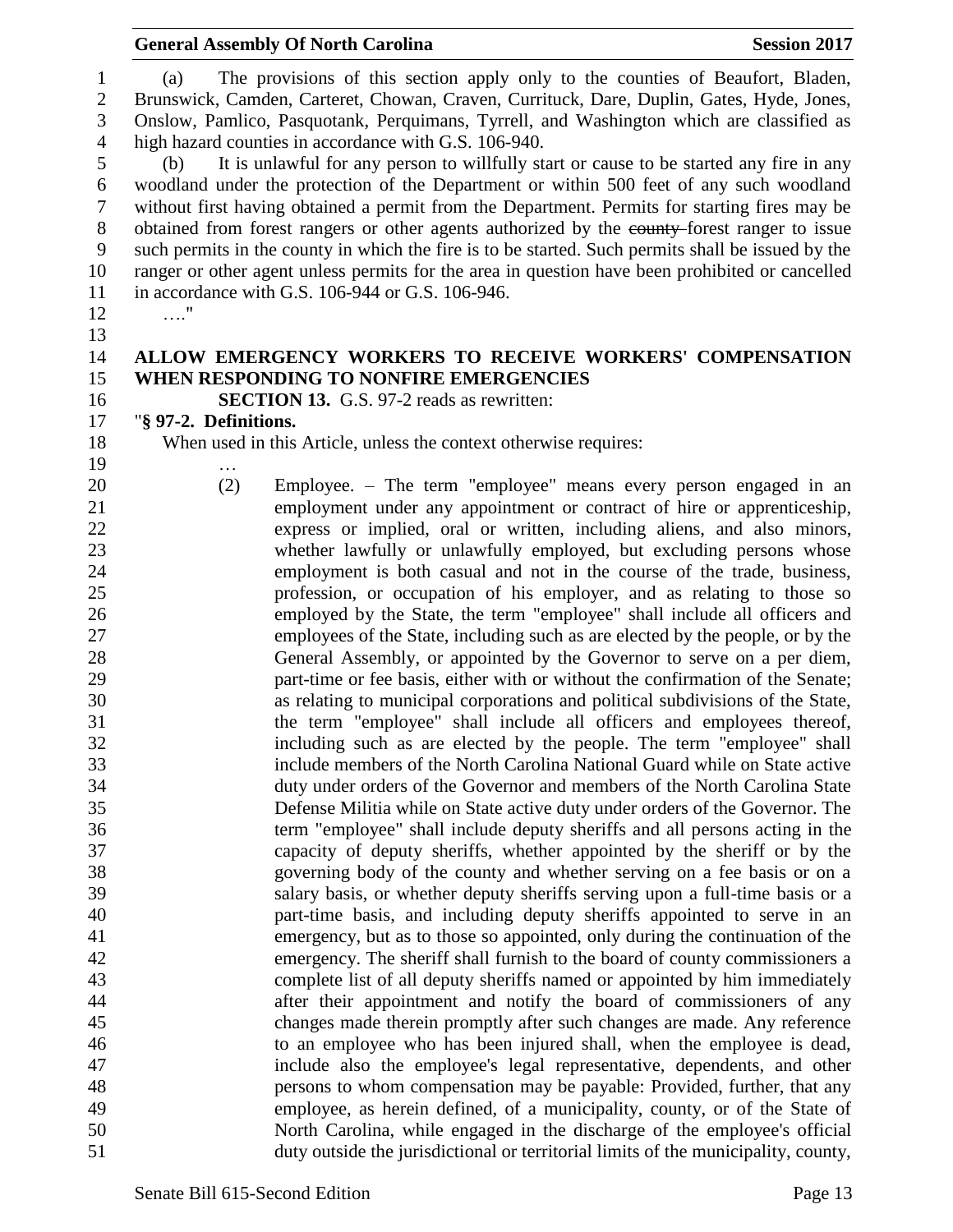or the State of North Carolina and while acting pursuant to authorization or instruction from any superior officer, shall have the same rights under this Article as if such duty or activity were performed within the territorial boundary limits of their employer. Except as otherwise provided herein, every executive officer elected or appointed and empowered in accordance with the charter and bylaws of a corporation shall be considered as an employee of such corporation under 8 this Article. Any such executive officer of a corporation may, notwithstanding any other provision of this Article, be exempt from the coverage of the corporation's insurance contract by such corporation's specifically excluding such executive officer in such contract of insurance, and the exclusion to remove such executive officer from the coverage shall continue for the period such contract of insurance is in effect, and during such period such executive officers thus exempted from the coverage of the insurance contract shall not be employees of such corporation under this Article. All county agricultural extension service employees who do not receive official federal appointments as employees of the United States Department of Agriculture and who are field faculty members with professional rank as designated in the memorandum of understanding between the North Carolina Agricultural Extension Service, North Carolina State University, A **8. Accord Accord Accord Accord Accord Accord Accord Accord Accord Accord Accord Accord Accord Accord Accord Accord Accord Accord Accord Accord Accord Accord Accord Accord Accord Accord Accord Accord Accord Accord Accor**  deemed to be employees of the State of North Carolina. All other county agricultural extension service employees paid from State or county funds shall be deemed to be employees of the county board of commissioners in the county in which the employee is employed for purposes of workers' compensation. The term "employee" shall also include members of the Civil Air Patrol currently certified pursuant to G.S. 143B-1031(a) when performing duties in the course and scope of a State-approved mission pursuant to Subpart C of Part 5 of Article 13 of Chapter 143B of the General Statutes. "Employee" shall not include any person performing voluntary service as a ski patrolman who receives no compensation for such services other than meals or lodging or the use of ski tow or ski lift facilities or any combination thereof. "Employee" shall not include any person elected or appointed and empowered as an executive officer, director, or committee member under the charter, articles, or bylaws of a nonprofit corporation subject to Chapter 47A, 47C, 47F, 55A, or 59B of the General Statutes, or any organization exempt from federal income tax under section 501(c)(3) of the Internal Revenue Code, who performs only voluntary service for the nonprofit corporation, provided that the person receives no remuneration for the voluntary service other than reasonable reimbursement for expenses incurred in connection with the voluntary service. When a nonprofit corporation as described herein employs one or more persons who do receive remuneration other than reasonable reimbursement for expenses, then any volunteer officers, directors, or committee members excluded from the definition of "employee" by operation of this paragraph shall be counted as employees for the sole purpose of determining the number of persons regularly employed in the same business or establishment pursuant to G.S. 97-2(1). Other than for the limited purpose of determining the number of persons regularly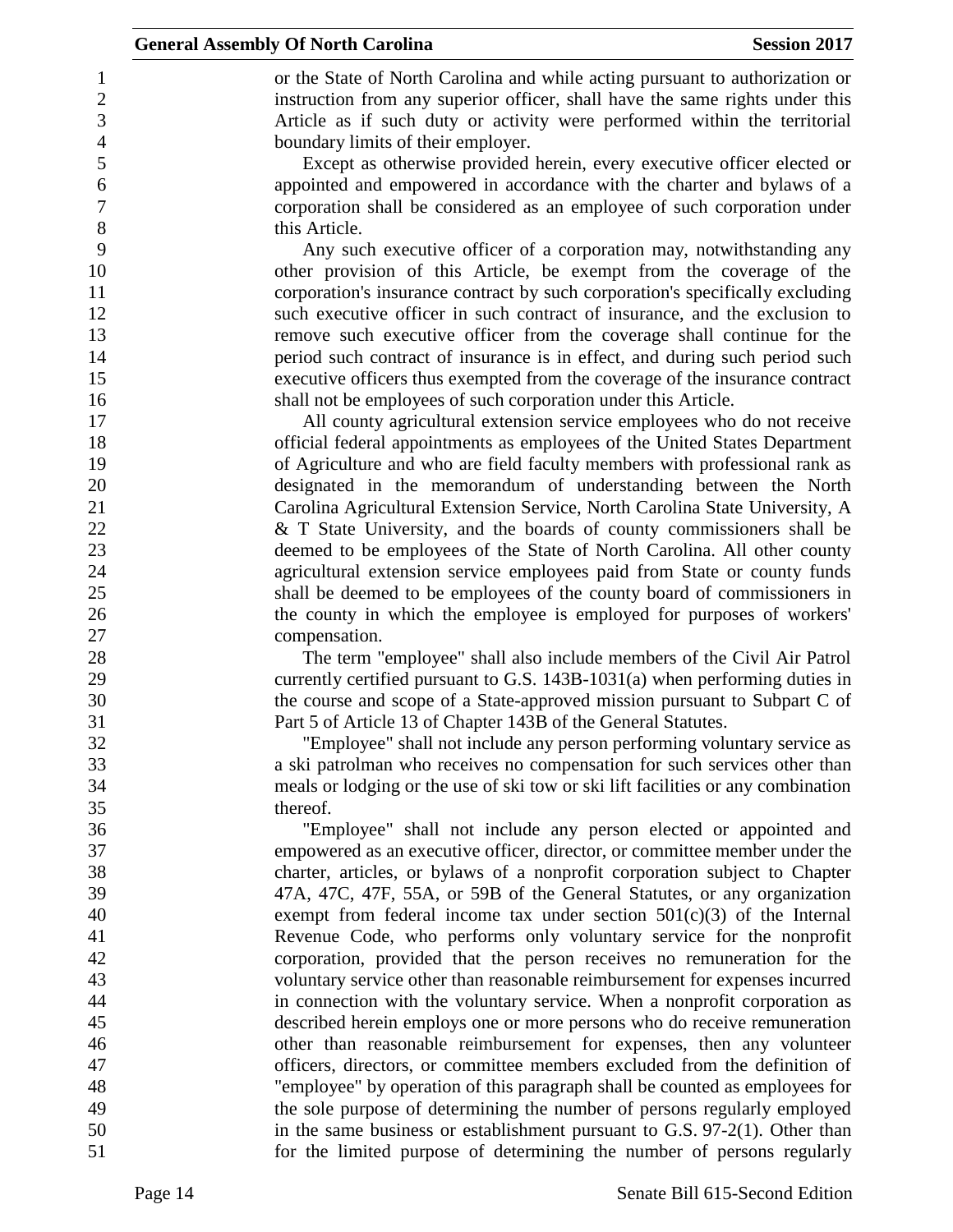employed in the same business or establishment, such volunteer nonprofit officers, directors, or committee members shall not be "employees" under the Act. Nothing herein shall prohibit a nonprofit corporation as described herein from voluntarily electing to provide for workers' compensation benefits in the manner provided in G.S. 97-93 for volunteer officers, 6 directors, or committee members excluded from the definition of T<br>Temployee'' by operation of this paragraph. This paragraph shall not apply to "employee" by operation of this paragraph. This paragraph shall not apply to any volunteer firefighter, volunteer member of an organized rescue squad, an authorized pickup firefighter emergency worker when that individual is engaged in emergency fire suppression activities for the North Carolina Forest Service, a duly appointed and sworn member of an auxiliary police department organized pursuant to G.S. 160A-282, or a senior member of the State Civil Air Patrol functioning under Subpart C of Part 5 of Article 13 of Chapter 143B of the General Statutes, even if such person is elected or appointed and empowered as an executive officer, director, or committee member under the charter, articles, or bylaws of a nonprofit corporation as described herein.

 Any sole proprietor or partner of a business or any member of a limited liability company may elect to be included as an employee under the workers' compensation coverage of such business if he or she is actively engaged in the operation of the business and if the insurer is notified of his election to be so included. Any such sole proprietor or partner or member of a limited liability company shall, upon such election, be entitled to employee benefits and be subject to employee responsibilities prescribed in this Article.

26 "Employee" shall include an authorized pickup firefighter emergency worker of the North Carolina Forest Service of the Department of Agriculture and Consumer Services when that individual is engaged in 29 emergency fire suppression-activities for the North Carolina Forest Service. 30 As used in this section, "authorized pickup firefighter" emergency worker" 31 means an individual who has completed required fire suppression emergency response training as a wildland firefighter required by the North Carolina Forest Service and who is available as needed by the North Carolina Forest 34 Service for emergency fire suppression activities, including immediate dispatch to wildfires wildfires, snow events, hurricanes, earthquakes, floods, or other emergencies, and standby for initial attack on fires during periods of high fire danger.

 It shall be a rebuttable presumption that the term "employee" shall not include any person performing services in the sale of newspapers or magazines to ultimate consumers under an arrangement whereby the newspapers or magazines are to be sold by that person at a fixed price and the person's compensation is based on the retention of the excess of the fixed price over the amount at which the newspapers or magazines are charged to the person.

 …." 

 **CREATE EXCEPTION FROM CONSERVATION BENEFIT ANALYSIS FOR CERTAIN EASEMENTS**

- **SECTION 14.** G.S. 121-39.1 reads as rewritten:
- "**§ 121-39.1. Termination or modification of agreements.**
- …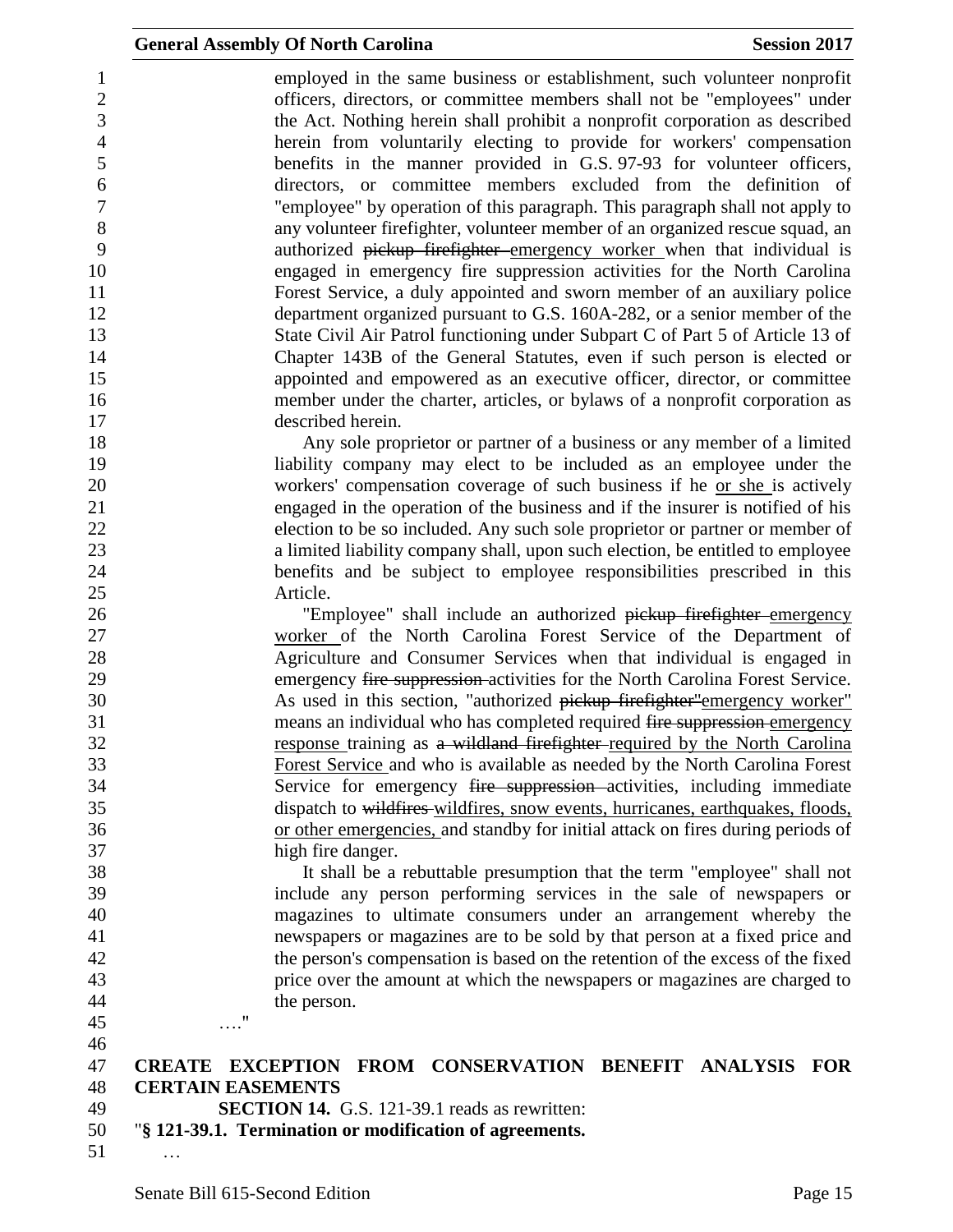|          |     | <b>General Assembly Of North Carolina</b>                                                            | <b>Session 2017</b> |
|----------|-----|------------------------------------------------------------------------------------------------------|---------------------|
| (g)      |     | This section shall not apply to a condemnation action initiated by a condemnor                       |                     |
|          |     | governed by Article 6 of Chapter 40A of the General Statutes. Statutes or to a voluntary             |                     |
|          |     | termination or modification affecting no more than the lesser of two percent (2%) or one acre        |                     |
|          |     | of the total easement area of the conservation agreement when requested by a public utility, the     |                     |
|          |     | Department of Transportation, or a government entity having eminent domain authority under           |                     |
|          |     | Article 3 of Chapter 40A of the General Statutes."                                                   |                     |
|          |     | EXEMPT FARM TRUCKS THAT STAY IN STATE FROM HAVING A USDOT                                            |                     |
|          |     | <b>IDENTIFICATION NUMBER</b>                                                                         |                     |
|          |     | <b>SECTION 15.</b> G.S. 20-101 reads as rewritten:                                                   |                     |
|          |     | "§ 20-101. Certain business vehicles to be marked.                                                   |                     |
| (a)      |     | A motor vehicle that is subject to 49 C.F.R. Part 390, the federal motor carrier                     |                     |
|          |     | safety regulations, shall be marked as required by that Part.                                        |                     |
| (b)      |     | A motor vehicle with a gross vehicle weight rating of more than 26,000 pounds that                   |                     |
|          |     | is used in intrastate commerce shall have (i) the name of the owner and (ii) the motor carrier's     |                     |
|          |     | identification number preceded by the letters "USDOT" and followed by the letters "NC"               |                     |
|          |     | printed on each side of the vehicle in letters not less than three inches in height. The provisions  |                     |
|          |     | of this subsection shall not apply if any of the following are true:                                 |                     |
|          | (1) | The motor vehicle is subject to 49 C.F.R. Part 390.                                                  |                     |
|          | (2) | The motor vehicle is of a type listed in 49 C.F.R. 390.3(f).                                         |                     |
|          | (3) | The motor vehicle is licensed at the farmer rate under G.S. 20-88.                                   |                     |
| (c)      |     | A motor vehicle that is subject to regulation by the North Carolina Utilities                        |                     |
|          |     | Commission shall be marked as required by that Commission and as otherwise required by this          |                     |
| section. |     |                                                                                                      |                     |
| (d)      |     | A motor vehicle equipped to tow or transport another motor vehicle, hired for the                    |                     |
|          |     | purpose of towing or transporting another motor vehicle, shall have the name and address of the      |                     |
|          |     | registered owner of the vehicle, and the name of the business or person being hired if different,    |                     |
|          |     |                                                                                                      |                     |
|          |     | printed on each side of the vehicle in letters not less than three inches in height. This subsection |                     |
|          |     | shall not apply to motor vehicles subject to 49 C.F.R. Part 390."                                    |                     |
|          |     |                                                                                                      |                     |
|          |     | EXEMPT CLOSURE OF HOG LAGOONS FROM REQUIRING THE USE OF A                                            |                     |
|          |     | PROFESSIONAL ENGINEER<br><b>SECTION 16.</b> G.S. 89C-25 reads as rewritten:                          |                     |
|          |     | "§ 89C-25. Limitations on application of Chapter.                                                    |                     |
|          |     | This Chapter shall not prevent the following activities:                                             |                     |
|          |     | The practice of architecture as defined in Chapter 83A of the General                                |                     |
|          | (1) |                                                                                                      |                     |
|          |     | Statutes, landscape architecture as defined in Chapter 89A of the General                            |                     |
|          |     | Statutes, or contracting as defined in Articles 1, 2, 4, and 5 of Chapter 87 of                      |                     |
|          |     | the General Statutes.                                                                                |                     |
|          | (2) | Repealed by Session Laws 2011-304, s. 7, effective June 26, 2011.                                    |                     |
|          | (3) | Repealed by Session Laws 2011-304, s. 7, effective June 26, 2011.                                    |                     |
|          | (4) | Engaging in engineering or land surveying as an employee or assistant under                          |                     |
|          |     | the responsible charge of a professional engineer or professional land                               |                     |
|          |     | surveyor.                                                                                            |                     |
|          | (5) | The practice of professional engineering or land surveying by any person not                         |                     |
|          |     | a resident of, and having no established place of business in this State, as a                       |                     |
|          |     | consulting associate of a professional engineer or professional land surveyor                        |                     |
|          |     | licensed under the provisions of this Chapter; provided, the nonresident is                          |                     |
|          |     | qualified for performing the professional service in the person's own state or                       |                     |
|          |     | country.                                                                                             |                     |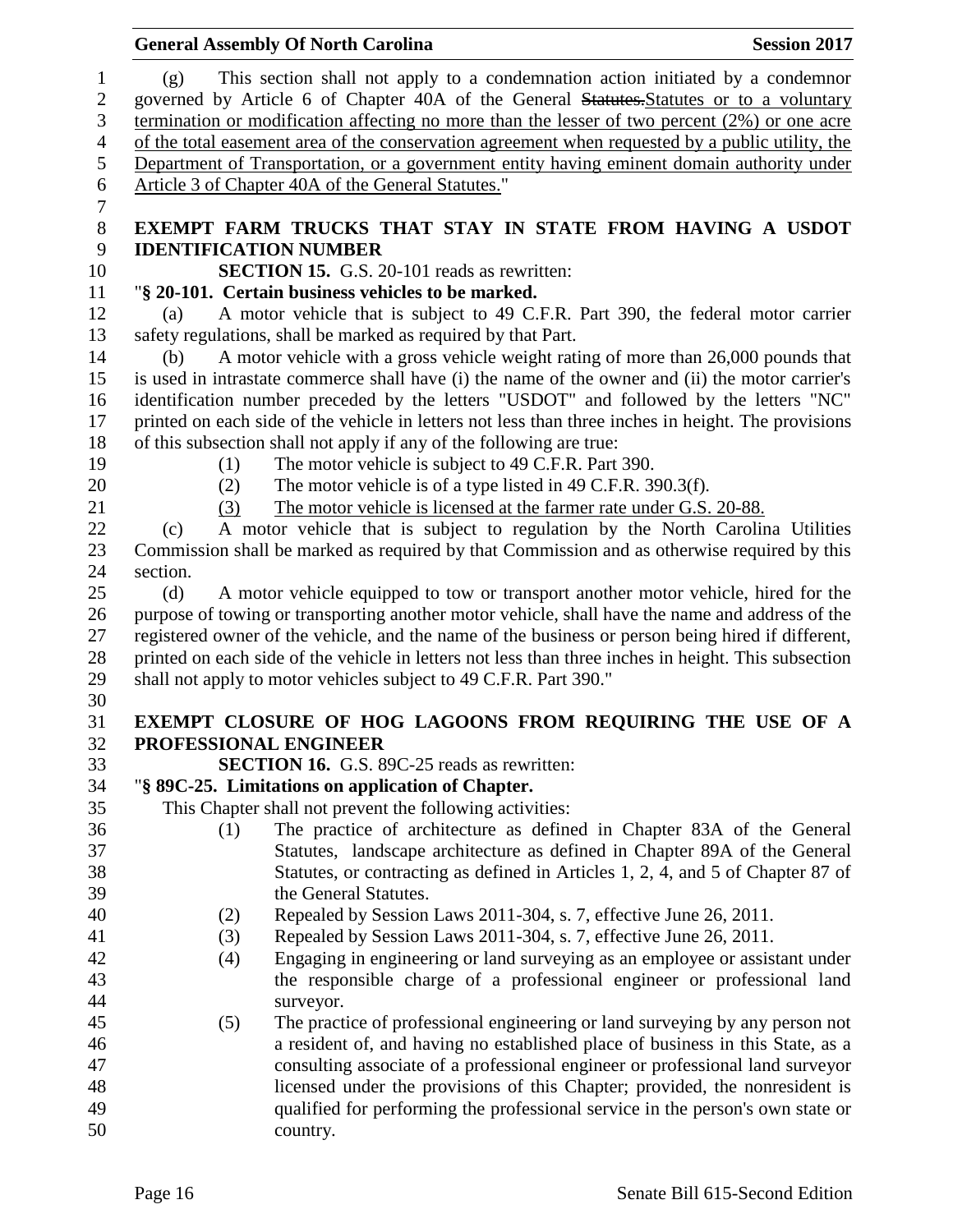|                          | <b>General Assembly Of North Carolina</b><br><b>Session 2017</b>                                                                                                                                                                                                                                                                                                                                                                                                                                                                                                                                                                                                                                                                                      |
|--------------------------|-------------------------------------------------------------------------------------------------------------------------------------------------------------------------------------------------------------------------------------------------------------------------------------------------------------------------------------------------------------------------------------------------------------------------------------------------------------------------------------------------------------------------------------------------------------------------------------------------------------------------------------------------------------------------------------------------------------------------------------------------------|
| (6)<br>(7)<br>10<br>(7a) | Practice by members of the Armed Forces of the United States; employees<br>of the government of the United States while engaged in the practice of<br>engineering or land surveying solely for the government<br>on<br>government-owned works and projects; or practice by those employees of<br>the Natural Resources Conservation Service, county employees, or<br>employees of the Soil and Water Conservation Districts who have federal<br>engineering job approval authority that involves the planning, designing, or<br>implementation of best management practices on agricultural lands.<br>Repealed by Session Laws 2014-120, s. 11(a), effective September 18, 2014.<br>The engineering or surveying activities of a person as defined by |
|                          | G.S. 89C-3(5) who is engaged in manufacturing, processing, producing, or<br>transmitting and delivering a product or public utility service, and which                                                                                                                                                                                                                                                                                                                                                                                                                                                                                                                                                                                                |
|                          | activities are reasonably necessary and connected with the primary services<br>performed by individuals regularly employed in the ordinary course of                                                                                                                                                                                                                                                                                                                                                                                                                                                                                                                                                                                                  |
| 16                       | business by the person, provided that the engineering or surveying activity is<br>not a holding out or an offer to the public of engineering or surveying                                                                                                                                                                                                                                                                                                                                                                                                                                                                                                                                                                                             |
|                          | services, as prohibited by this Chapter. The engineering and surveying                                                                                                                                                                                                                                                                                                                                                                                                                                                                                                                                                                                                                                                                                |
|                          | services may not be offered, performed, or rendered independently from the                                                                                                                                                                                                                                                                                                                                                                                                                                                                                                                                                                                                                                                                            |
| 19<br>20                 | primary services rendered by the person. For purposes of this subdivision,<br>"activities reasonably necessary and connected with the primary service"                                                                                                                                                                                                                                                                                                                                                                                                                                                                                                                                                                                                |
|                          | include the following:                                                                                                                                                                                                                                                                                                                                                                                                                                                                                                                                                                                                                                                                                                                                |
|                          | Installation or servicing of the person's product or public utility<br>a.                                                                                                                                                                                                                                                                                                                                                                                                                                                                                                                                                                                                                                                                             |
|                          | service by employees of the person conducted outside the premises                                                                                                                                                                                                                                                                                                                                                                                                                                                                                                                                                                                                                                                                                     |
| 24                       | of the person's business.                                                                                                                                                                                                                                                                                                                                                                                                                                                                                                                                                                                                                                                                                                                             |
| 25                       | $\mathbf b$ .<br>Design, acquisition, installation, or maintenance of machinery,                                                                                                                                                                                                                                                                                                                                                                                                                                                                                                                                                                                                                                                                      |
| 26                       | equipment, or apparatus incidental to the manufacture or installation                                                                                                                                                                                                                                                                                                                                                                                                                                                                                                                                                                                                                                                                                 |
|                          | of the product or public utility service performed by employees of<br>the person upon property owned, leased, or used by the person.                                                                                                                                                                                                                                                                                                                                                                                                                                                                                                                                                                                                                  |
| 29                       | Research and development performed in connection with the<br>$\mathbf{C}$ .                                                                                                                                                                                                                                                                                                                                                                                                                                                                                                                                                                                                                                                                           |
| 30                       | manufacturing, processing, or production of the person's product or                                                                                                                                                                                                                                                                                                                                                                                                                                                                                                                                                                                                                                                                                   |
|                          | public utility service by employees of the person.                                                                                                                                                                                                                                                                                                                                                                                                                                                                                                                                                                                                                                                                                                    |
|                          | Engineering or surveying activities performed pursuant to this                                                                                                                                                                                                                                                                                                                                                                                                                                                                                                                                                                                                                                                                                        |
|                          | subdivision, where the safety of the public is directly involved, shall be                                                                                                                                                                                                                                                                                                                                                                                                                                                                                                                                                                                                                                                                            |
| 34                       | under the responsible charge of a licensed professional engineer or licensed                                                                                                                                                                                                                                                                                                                                                                                                                                                                                                                                                                                                                                                                          |
| 35                       | professional surveyor.                                                                                                                                                                                                                                                                                                                                                                                                                                                                                                                                                                                                                                                                                                                                |
| (8)                      | The (i) preparation of fire sprinkler planning and design drawings by a fire                                                                                                                                                                                                                                                                                                                                                                                                                                                                                                                                                                                                                                                                          |
|                          | sprinkler contractor licensed under Article 2 of Chapter 87 of the General                                                                                                                                                                                                                                                                                                                                                                                                                                                                                                                                                                                                                                                                            |
| 38                       | Statutes, or (ii) the performance of internal engineering or survey work by a                                                                                                                                                                                                                                                                                                                                                                                                                                                                                                                                                                                                                                                                         |
| 39<br>40                 | manufacturing or communications common carrier company, or by a<br>research and development company, or by employees of those corporations                                                                                                                                                                                                                                                                                                                                                                                                                                                                                                                                                                                                            |
|                          | provided that the work is in connection with, or incidental to products of, or                                                                                                                                                                                                                                                                                                                                                                                                                                                                                                                                                                                                                                                                        |
|                          | nonengineering services rendered by those corporations or their affiliates.                                                                                                                                                                                                                                                                                                                                                                                                                                                                                                                                                                                                                                                                           |
| (9)                      | The routine maintenance or servicing of machinery, equipment, facilities or                                                                                                                                                                                                                                                                                                                                                                                                                                                                                                                                                                                                                                                                           |
| 44                       | structures, the work of mechanics in the performance of their established                                                                                                                                                                                                                                                                                                                                                                                                                                                                                                                                                                                                                                                                             |
| 45                       | functions, or the inspection or supervision of construction by a foreman,                                                                                                                                                                                                                                                                                                                                                                                                                                                                                                                                                                                                                                                                             |
|                          | superintendent, or agent of the architect or professional engineer, or services                                                                                                                                                                                                                                                                                                                                                                                                                                                                                                                                                                                                                                                                       |
|                          | of an operational nature performed by an employee of a laboratory, a                                                                                                                                                                                                                                                                                                                                                                                                                                                                                                                                                                                                                                                                                  |
|                          | manufacturing plant, a public service corporation, or governmental                                                                                                                                                                                                                                                                                                                                                                                                                                                                                                                                                                                                                                                                                    |
| 49                       | operation.                                                                                                                                                                                                                                                                                                                                                                                                                                                                                                                                                                                                                                                                                                                                            |
| 50<br>(10)               | The design of land application irrigation systems for an animal waste<br>management plan, required by G.S. 143-215.10C, by a designer who                                                                                                                                                                                                                                                                                                                                                                                                                                                                                                                                                                                                             |
|                          |                                                                                                                                                                                                                                                                                                                                                                                                                                                                                                                                                                                                                                                                                                                                                       |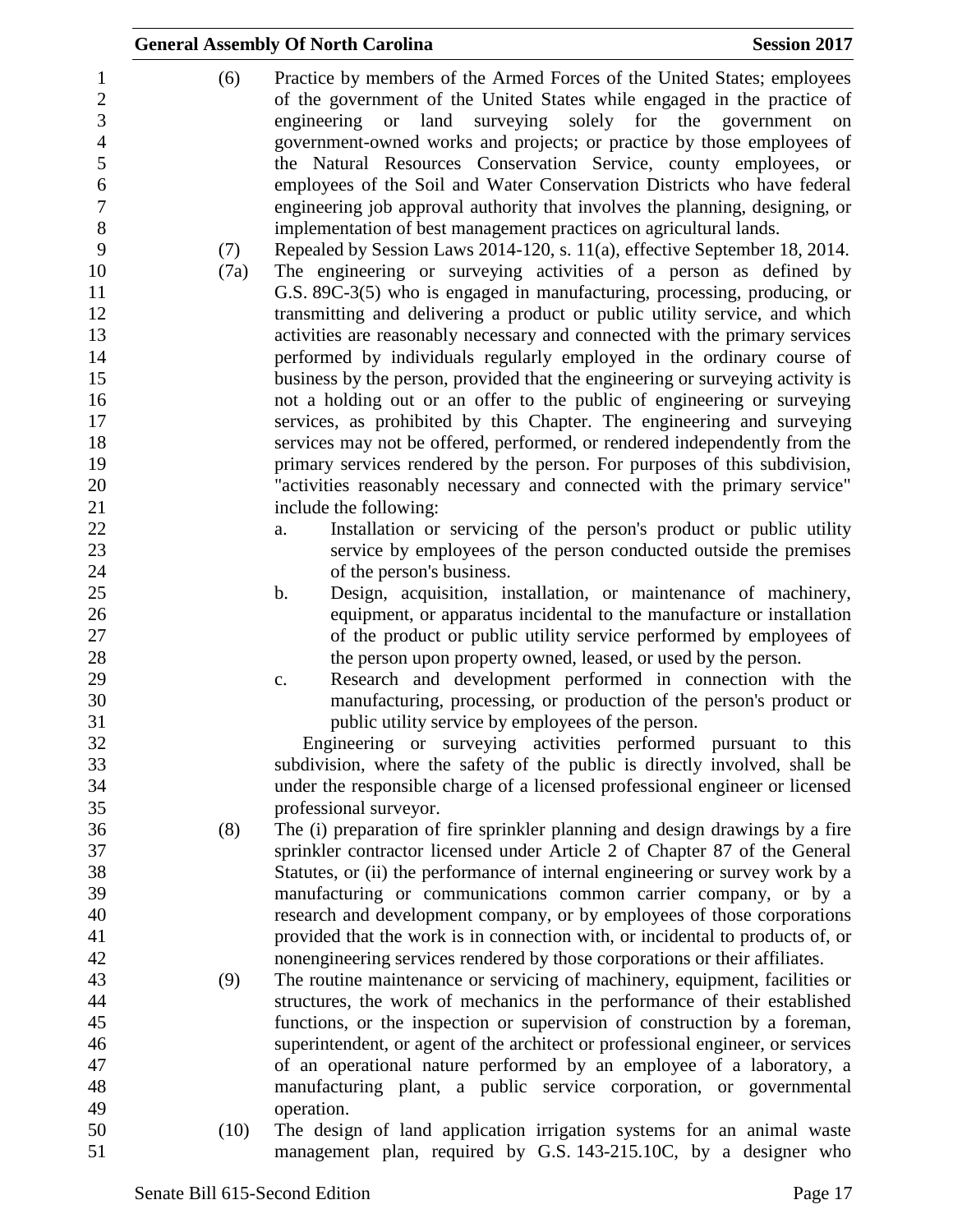|                 | <b>General Assembly Of North Carolina</b>                                                                                                                                                                                                                                                                                           | <b>Session 2017</b> |
|-----------------|-------------------------------------------------------------------------------------------------------------------------------------------------------------------------------------------------------------------------------------------------------------------------------------------------------------------------------------|---------------------|
| (11)            | exhibits, by at least three years of relevant experience, proficiency in soil<br>science and basic hydraulics, and who is thereby listed as an Irrigation<br>Design Technical Specialist by the North Carolina Soil and Water<br>Conservation Commission.<br>The closure of waste impoundments for animal waste management systems, |                     |
|                 | as defined by G.S. 143-215.10B(3), by a person who is designated as a<br>Technical Specialist in the Waste Utilization Plan/Nutrient Management<br>Category by the North Carolina Soil and Water Conservation Commission.<br>This subsection shall not apply to the design or installation of a spillway."                          |                     |
|                 | EXEMPT FARM VEHICLES ENGAGED IN INTRASTATE COMMERCE FROM<br><b>CERTAIN FEDERAL MOTOR CARRIER SAFETY REGULATIONS</b>                                                                                                                                                                                                                 |                     |
|                 | <b>SECTION 17.(a)</b> G.S. 20-381 is amended by adding a new subsection to read:                                                                                                                                                                                                                                                    |                     |
|                 | "§ 20-381. Specific powers and duties of Department of Public Safety applicable to motor                                                                                                                                                                                                                                            |                     |
|                 | carriers; agricultural exemption.                                                                                                                                                                                                                                                                                                   |                     |
| (a)             | The Department of Public Safety has the following powers and duties concerning                                                                                                                                                                                                                                                      |                     |
| motor carriers: |                                                                                                                                                                                                                                                                                                                                     |                     |
| (1)             | To prescribe qualifications and maximum hours of service of drivers and<br>their helpers.                                                                                                                                                                                                                                           |                     |
| (1a)            | To set safety standards for vehicles of motor carriers engaged in foreign,                                                                                                                                                                                                                                                          |                     |
|                 | interstate, or intrastate commerce over the highways of this State and for the                                                                                                                                                                                                                                                      |                     |
|                 | safe operation of these vehicles. The Department of Public Safety may stop,                                                                                                                                                                                                                                                         |                     |
|                 | enter upon, and perform inspections of motor carriers' vehicles in operation                                                                                                                                                                                                                                                        |                     |
|                 | to determine compliance with these standards and may conduct any                                                                                                                                                                                                                                                                    |                     |
|                 | investigations and tests it finds necessary to promote the safety of equipment                                                                                                                                                                                                                                                      |                     |
|                 | and the safe operation on the highway of these vehicles.                                                                                                                                                                                                                                                                            |                     |
| (1b)            | To enforce this Article, rules adopted under this Article, and the federal                                                                                                                                                                                                                                                          |                     |
|                 | safety and hazardous materials regulations.<br>To enter the premises of a motor carrier to inspect a motor vehicle or any                                                                                                                                                                                                           |                     |
| (2)             | equipment used by the motor carrier in transporting passengers or property.                                                                                                                                                                                                                                                         |                     |
| (2a)            | To prohibit the use by a motor carrier of any motor vehicle or motor vehicle                                                                                                                                                                                                                                                        |                     |
|                 | equipment the Department of Public Safety finds, by reason of its                                                                                                                                                                                                                                                                   |                     |
|                 | mechanical condition or loading, would be likely to cause a crash or                                                                                                                                                                                                                                                                |                     |
|                 | breakdown in the transportation of passengers or property on a highway. If                                                                                                                                                                                                                                                          |                     |
|                 | an agent of the Department of Public Safety finds a motor vehicle of a motor                                                                                                                                                                                                                                                        |                     |
|                 | carrier in actual use upon the highways in the transportation of passengers or                                                                                                                                                                                                                                                      |                     |
|                 | property that, by reason of its mechanical condition or loading, would be                                                                                                                                                                                                                                                           |                     |
|                 | likely to cause a crash or breakdown, the agent shall declare the vehicle "Out                                                                                                                                                                                                                                                      |                     |
|                 | of Service." The agent shall require the operator thereof to discontinue its                                                                                                                                                                                                                                                        |                     |
|                 | use and to substitute therefor a safe vehicle, parts or equipment at the earliest                                                                                                                                                                                                                                                   |                     |
|                 | possible time and place, having regard for both the convenience and the                                                                                                                                                                                                                                                             |                     |
|                 | safety of the passengers or property. When an inspector or agent stops a                                                                                                                                                                                                                                                            |                     |
|                 | motor vehicle on the highway, under authority of this section, and the motor                                                                                                                                                                                                                                                        |                     |
|                 | vehicle is declared "Out of Service," no motor carrier operator shall require,                                                                                                                                                                                                                                                      |                     |
|                 | or permit, any person to operate, nor shall any person operate, any motor                                                                                                                                                                                                                                                           |                     |
|                 | vehicle equipment declared "Out of Service" until all repairs required by the<br>"Out of Service" notice have been satisfactorily completed. Such agents or                                                                                                                                                                         |                     |
|                 | inspectors shall also have the right to stop any motor vehicle which is being                                                                                                                                                                                                                                                       |                     |
|                 | used upon the public highways for the transportation of passengers or                                                                                                                                                                                                                                                               |                     |
|                 | property by a motor carrier subject to the provisions of this Article and to                                                                                                                                                                                                                                                        |                     |
|                 | eject therefrom any driver or operator who shall be operating or be in charge                                                                                                                                                                                                                                                       |                     |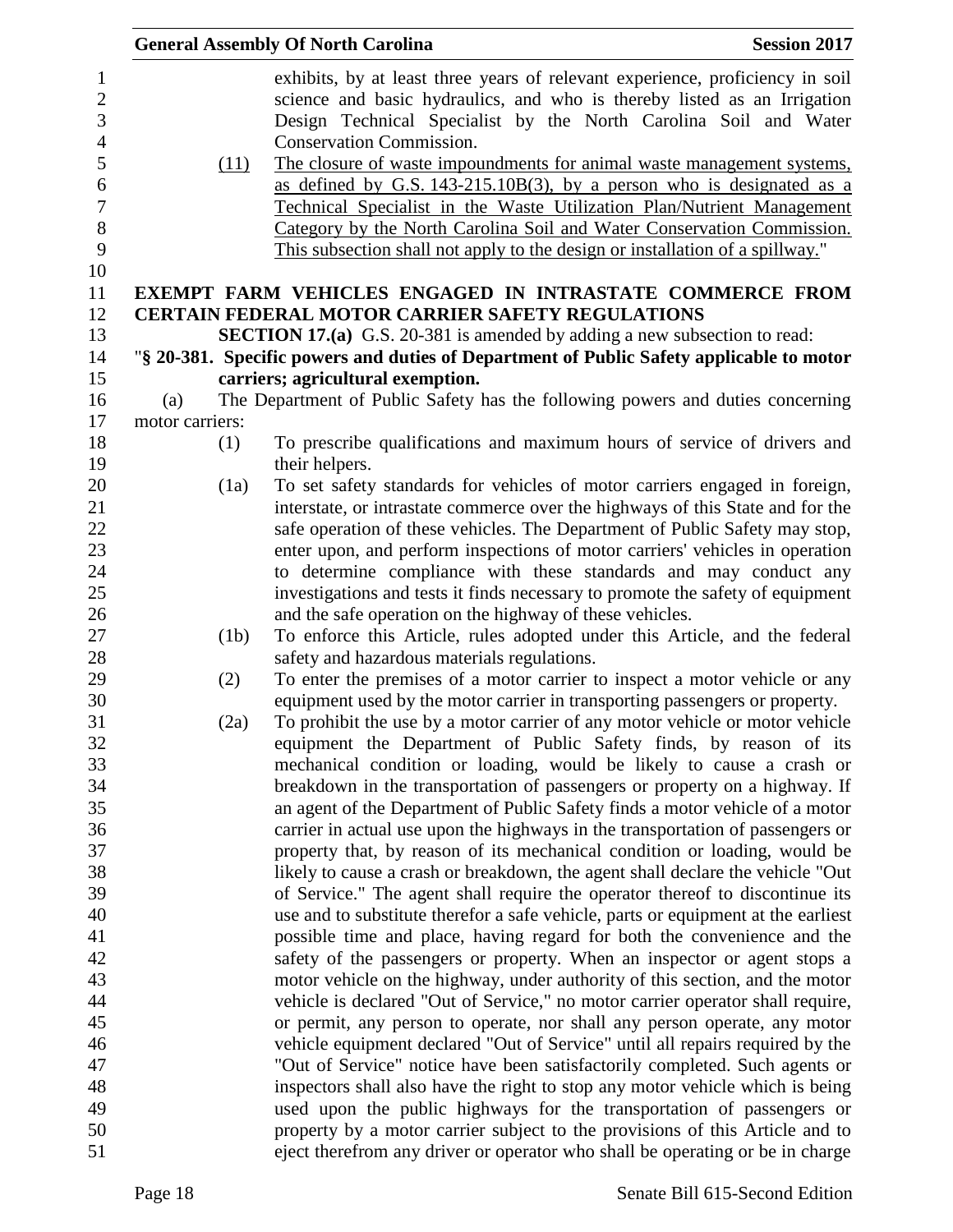|                                                                                              |                                        | <b>General Assembly Of North Carolina</b>                                                                                                                                                                                                                                                                                                                                                                                                                                                                                                                                                                                                                                                                                                                                                                  | <b>Session 2017</b> |
|----------------------------------------------------------------------------------------------|----------------------------------------|------------------------------------------------------------------------------------------------------------------------------------------------------------------------------------------------------------------------------------------------------------------------------------------------------------------------------------------------------------------------------------------------------------------------------------------------------------------------------------------------------------------------------------------------------------------------------------------------------------------------------------------------------------------------------------------------------------------------------------------------------------------------------------------------------------|---------------------|
| 1<br>$\overline{2}$<br>3<br>$\overline{4}$<br>5<br>6<br>$\boldsymbol{7}$<br>$8\,$<br>9<br>10 |                                        | of such motor vehicle while under the influence of alcoholic beverages or<br>impairing substances. It shall be the duty of all inspectors and agents of the<br>Department of Public Safety to make a written report, upon a form<br>prescribed by the Department of Public Safety, of inspections of all motor<br>equipment and a copy of each such written report, disclosing defects in such<br>equipment, shall be served promptly upon the motor carrier operating the<br>same, either in person by the inspector or agent or by mail. Such agents and<br>inspectors shall also make and serve a similar written report in cases where a<br>motor vehicle is operated in violation of this Chapter or, if the motor vehicle<br>is subject to regulation by the North Carolina Utilities Commission, of |                     |
| 11                                                                                           |                                        | Chapter 62 of the General Statutes.                                                                                                                                                                                                                                                                                                                                                                                                                                                                                                                                                                                                                                                                                                                                                                        |                     |
| 12                                                                                           | (3)                                    | To relieve the highways of all undue burdens and safeguard traffic thereon                                                                                                                                                                                                                                                                                                                                                                                                                                                                                                                                                                                                                                                                                                                                 |                     |
| 13<br>14                                                                                     |                                        | by adopting and enforcing rules and orders designed and calculated to<br>minimize the dangers attending transportation on the highways of all                                                                                                                                                                                                                                                                                                                                                                                                                                                                                                                                                                                                                                                              |                     |
| 15                                                                                           |                                        | hazardous materials and other commodities.                                                                                                                                                                                                                                                                                                                                                                                                                                                                                                                                                                                                                                                                                                                                                                 |                     |
| 16                                                                                           | (4)                                    | To determine the safety fitness of intrastate motor carriers, to assign safety                                                                                                                                                                                                                                                                                                                                                                                                                                                                                                                                                                                                                                                                                                                             |                     |
| 17<br>18                                                                                     |                                        | ratings to intrastate motor carriers as defined in 49 C.F.R. § 385.3, to direct<br>intrastate motor carriers to take remedial action when required, to prohibit                                                                                                                                                                                                                                                                                                                                                                                                                                                                                                                                                                                                                                            |                     |
| 19                                                                                           |                                        | the operation of intrastate motor carriers rated unsatisfactory, to determine                                                                                                                                                                                                                                                                                                                                                                                                                                                                                                                                                                                                                                                                                                                              |                     |
| 20                                                                                           |                                        | whether the continued operations of intrastate motor carriers pose an                                                                                                                                                                                                                                                                                                                                                                                                                                                                                                                                                                                                                                                                                                                                      |                     |
| 21                                                                                           |                                        | "imminent hazard" as defined in 49 C.F.R. $\S$ 386.72(b)(1), and to prohibit                                                                                                                                                                                                                                                                                                                                                                                                                                                                                                                                                                                                                                                                                                                               |                     |
| 22                                                                                           |                                        | the operation of an intrastate motor carrier found to be an "imminent hazard"                                                                                                                                                                                                                                                                                                                                                                                                                                                                                                                                                                                                                                                                                                                              |                     |
| 23                                                                                           |                                        | as defined in 49 C.F.R. $\S$ 386.72(b)(1).                                                                                                                                                                                                                                                                                                                                                                                                                                                                                                                                                                                                                                                                                                                                                                 |                     |
| 24                                                                                           | (5)                                    | To prohibit the intrastate operation of a motor carrier subject to an order                                                                                                                                                                                                                                                                                                                                                                                                                                                                                                                                                                                                                                                                                                                                |                     |
| 25                                                                                           |                                        | issued by the Federal Motor Carrier Safety Administration to cease all                                                                                                                                                                                                                                                                                                                                                                                                                                                                                                                                                                                                                                                                                                                                     |                     |
| 26                                                                                           |                                        | operations based on a finding that the continued operations of the motor                                                                                                                                                                                                                                                                                                                                                                                                                                                                                                                                                                                                                                                                                                                                   |                     |
| 27                                                                                           |                                        | carrier pose an "imminent hazard" as defined in 49 C.F.R. $\S 386.72(b)(1)$ .                                                                                                                                                                                                                                                                                                                                                                                                                                                                                                                                                                                                                                                                                                                              |                     |
| 28                                                                                           | (b)                                    | The definitions set out in 49 Code of Federal Regulations $\S$ 171.8 apply to this                                                                                                                                                                                                                                                                                                                                                                                                                                                                                                                                                                                                                                                                                                                         |                     |
| 29                                                                                           |                                        | subsection. The transportation of an agricultural product, other than a Class 2 material, over                                                                                                                                                                                                                                                                                                                                                                                                                                                                                                                                                                                                                                                                                                             |                     |
| 30                                                                                           |                                        | local roads between fields of the same farm by a farmer operating as an intrastate private motor                                                                                                                                                                                                                                                                                                                                                                                                                                                                                                                                                                                                                                                                                                           |                     |
| 31                                                                                           |                                        | carrier is exempt from the requirements of Parts 171 through 180 of 49 CFR as provided in 49                                                                                                                                                                                                                                                                                                                                                                                                                                                                                                                                                                                                                                                                                                               |                     |
| 32                                                                                           |                                        | CFR § 173.5(a). The transportation of an agricultural product to or from a farm within 150                                                                                                                                                                                                                                                                                                                                                                                                                                                                                                                                                                                                                                                                                                                 |                     |
| 33                                                                                           |                                        | miles of the farm by a farmer operating as an intrastate private motor carrier is exempt from the                                                                                                                                                                                                                                                                                                                                                                                                                                                                                                                                                                                                                                                                                                          |                     |
| 34<br>35                                                                                     | (c)                                    | requirements of Subparts G and H of Part 172 of 49 CFR as provided in 49 CFR § 173.5(b).<br>For purposes of 49 C.F.R. $\S$ 395.1(k) and any other federal law or regulation                                                                                                                                                                                                                                                                                                                                                                                                                                                                                                                                                                                                                                |                     |
| 36                                                                                           |                                        | relating to hours-of-service rules for drivers engaged in the transportation of agricultural                                                                                                                                                                                                                                                                                                                                                                                                                                                                                                                                                                                                                                                                                                               |                     |
| 37                                                                                           |                                        | commodities and farm supplies for agricultural purposes, the terms "planting and harvesting                                                                                                                                                                                                                                                                                                                                                                                                                                                                                                                                                                                                                                                                                                                |                     |
| 38                                                                                           |                                        | season" and "planting and harvesting period" refer to the period from January 1 through                                                                                                                                                                                                                                                                                                                                                                                                                                                                                                                                                                                                                                                                                                                    |                     |
| 39                                                                                           | December 31 of each year.              |                                                                                                                                                                                                                                                                                                                                                                                                                                                                                                                                                                                                                                                                                                                                                                                                            |                     |
| 40                                                                                           | (d)                                    | The definitions set out in 49 C.F.R. § 390.5 apply to this subsection. A covered farm                                                                                                                                                                                                                                                                                                                                                                                                                                                                                                                                                                                                                                                                                                                      |                     |
| 41                                                                                           |                                        | vehicle engaged in intrastate commerce is exempt from the requirements of 49 C.F.R. §                                                                                                                                                                                                                                                                                                                                                                                                                                                                                                                                                                                                                                                                                                                      |                     |
| 42                                                                                           | 390.21."                               |                                                                                                                                                                                                                                                                                                                                                                                                                                                                                                                                                                                                                                                                                                                                                                                                            |                     |
| 43                                                                                           |                                        | <b>SECTION 17.1.(a)</b> Rule. – Until the effective date of the revised permanent rule                                                                                                                                                                                                                                                                                                                                                                                                                                                                                                                                                                                                                                                                                                                     |                     |
| 44<br>45                                                                                     |                                        | that the Division of Motor Vehicles is required to adopt pursuant to subsection (c) of this<br>section, the Division shall implement 14B NCAC 07C .0101 (Safety of Operation and                                                                                                                                                                                                                                                                                                                                                                                                                                                                                                                                                                                                                           |                     |
| 46                                                                                           |                                        | Equipment) as provided in subsection (b) of this section.                                                                                                                                                                                                                                                                                                                                                                                                                                                                                                                                                                                                                                                                                                                                                  |                     |
| 47                                                                                           |                                        | <b>SECTION 17.1.(b)</b> Implementation. - Notwithstanding 14B NCAC 07C .0101, the                                                                                                                                                                                                                                                                                                                                                                                                                                                                                                                                                                                                                                                                                                                          |                     |
| 48                                                                                           |                                        | Division shall exempt covered farm vehicles engaged in intrastate commerce from the                                                                                                                                                                                                                                                                                                                                                                                                                                                                                                                                                                                                                                                                                                                        |                     |
| 49                                                                                           | requirements of 49 C.F.R. $\S$ 390.21. |                                                                                                                                                                                                                                                                                                                                                                                                                                                                                                                                                                                                                                                                                                                                                                                                            |                     |
| 50                                                                                           |                                        | <b>SECTION 17.1.(c)</b> Additional Rule-Making Authority. – The Division shall adopt                                                                                                                                                                                                                                                                                                                                                                                                                                                                                                                                                                                                                                                                                                                       |                     |
| 51                                                                                           |                                        | rules to amend 14B NCAC 07C .0101, consistent with subsection (b) of this section.                                                                                                                                                                                                                                                                                                                                                                                                                                                                                                                                                                                                                                                                                                                         |                     |